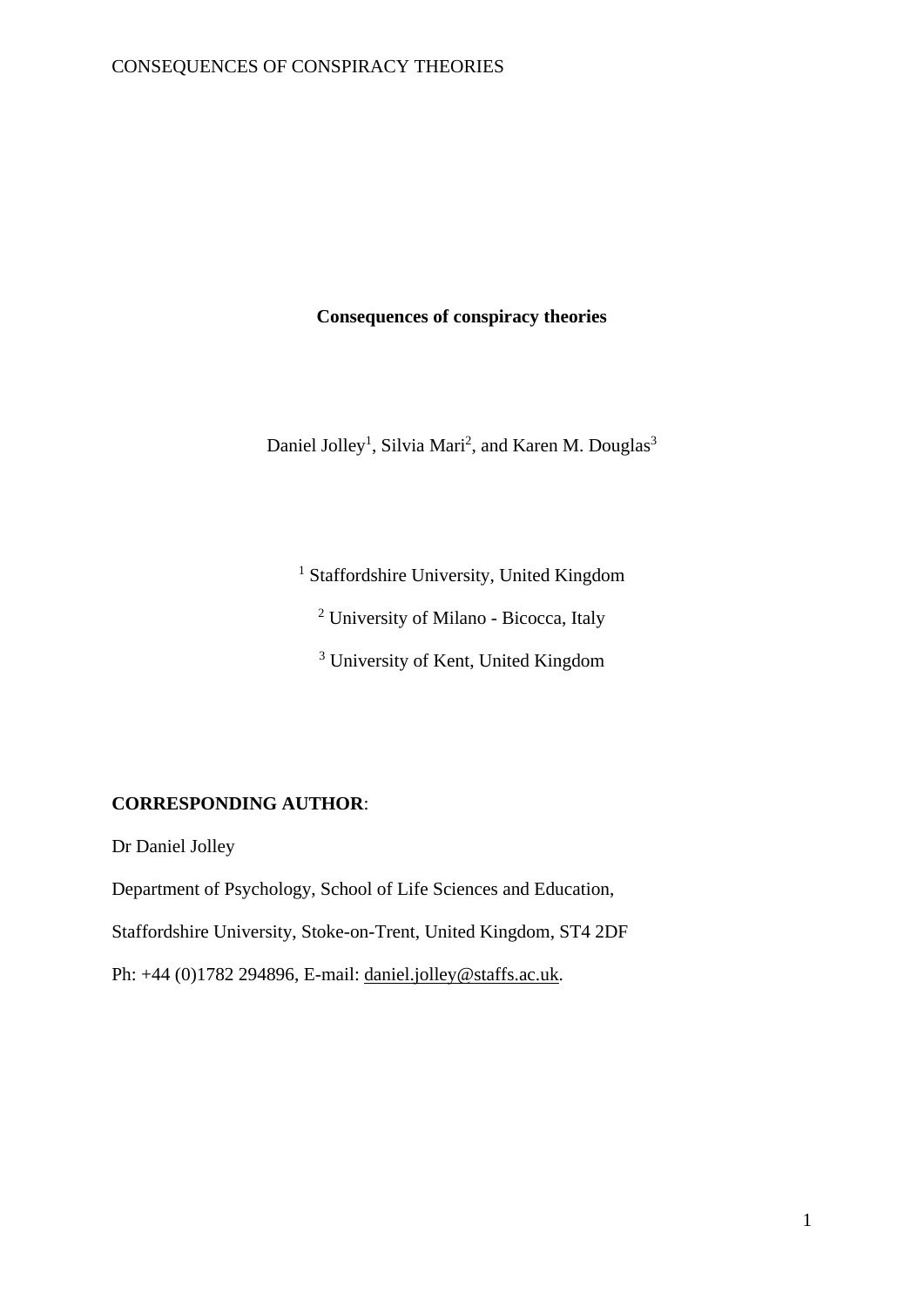#### **Abstract**

The majority of psychological studies of conspiracy theories have investigated the personality correlates and psychological processes associated with conspiracy belief. There is now increasing concern about the consequences of conspiracy theories, however, and it is these consequences that we turn to in this chapter. A growing body of research suggests that conspiracy theories may have negative consequences in a variety of settings that are vital to the smooth functioning of a society. Specifically, conspiracy theories appear to reduce engagement with the political process, climate change, childhood vaccination and increase people's intentions to leave their workplace. Conspiracy theories are also associated with increased prejudice and discrimination toward stigmatized groups. Further, conspiracy theories can lead to feelings of powerlessness, uncertainty, anomie, and mistrust. This chapter will provide an overview of the literature to date, discussing both the behavioral and psychological consequences of conspiracy theories. Based on our review, we will argue that developing tools to alleviate the potentially dangerous consequences of conspiracy theories is timely and important.

### **INDEX WORDS:**

Conspiracy, Consequences; Attitude; Politics; Science-denialism; Polarisation**;** Prejudice; Discrimination; Violence; Crime; Health; Work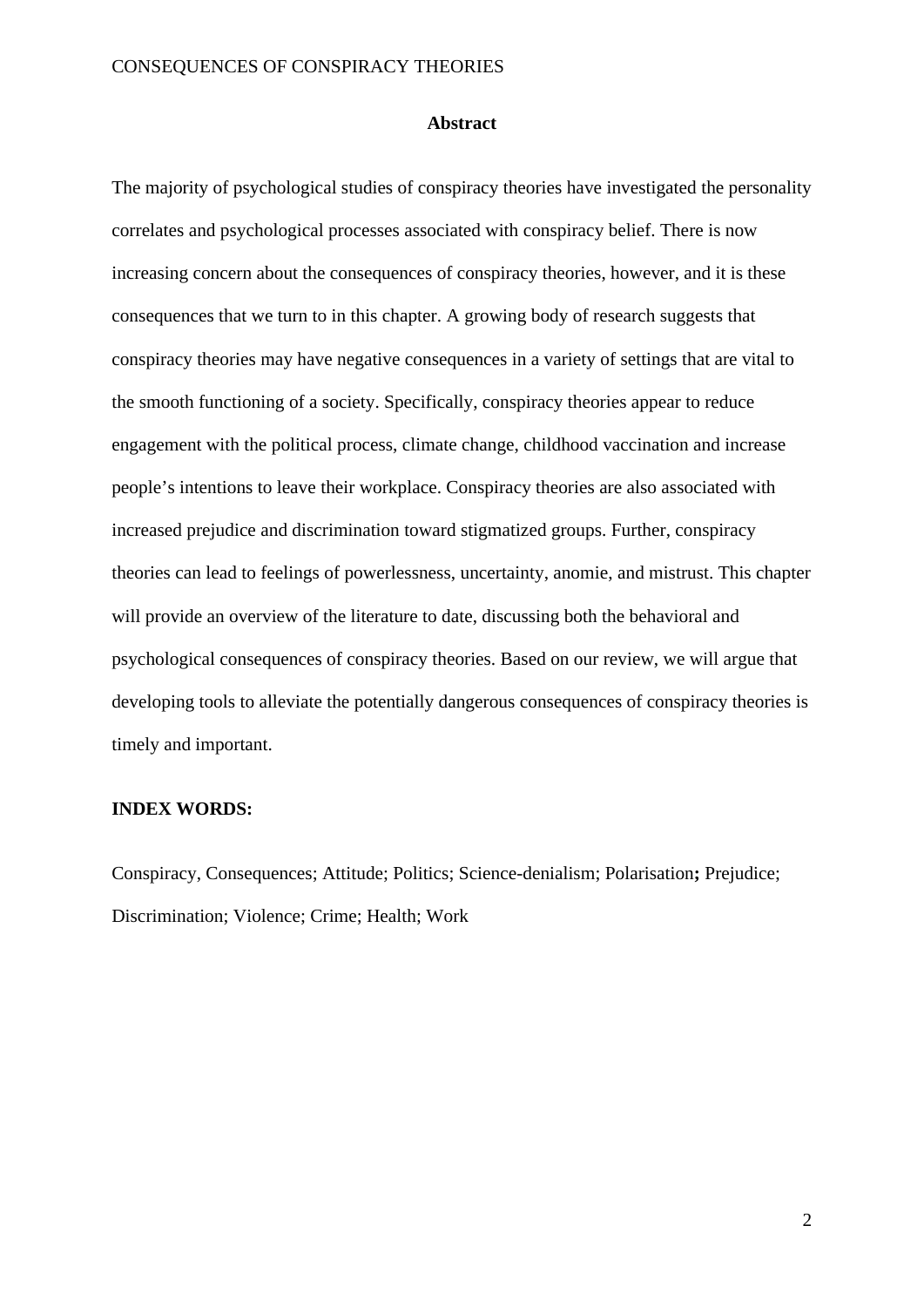#### **Introduction**

Conspiracy theories explain the ultimate causes of significant events and circumstances as the secret actions of malevolent groups who cover up information to suit their own interests (e.g., Douglas, Sutton, and Cichocka, 2017). Well-known conspiracy theories propose that climate change is a hoax orchestrated by the world's scientists to secure research funding, that Diana, Princess of Wales was murdered by members of the British government, and that the harms of vaccines are being covered up so that pharmaceutical companies can continue to make huge profits. Conspiracy theories are popular, and some research suggests that around half of the U.S. population believes at least one (Oliver and Wood, 2014). In recent years, psychologists have made significant progress in understanding why so many millions of people believe in conspiracy theories (see Douglas, et al., 2017 for a review). However, much less is known about their consequences. In this chapter, we outline what is known to date, and review the psychological research on the positive and negative consequences of conspiracy theories. Overwhelmingly, this research suggests that conspiracy theories are harmful. We, therefore, argue that future research efforts should attempt to address the negative psychological and behavioural consequences of conspiracy theories.

### **Belief in conspiracy theories**

Conspiracy theories at first glance appear to satisfy important psychological needs (Douglas, et al., 2017; see also Douglas, Cichocka, and Sutton, this volume). For example, conspiracy theories may allow people to gain an accurate and consistent understanding of the world (epistemic need); for example, people who need concrete answers (Marchlewska, Cichocka, and Kossowska, 2017) and those showing a tendency to overestimate the likelihood of co-occurring events (Brotherton and French, 2014) are more likely to be drawn to conspiracy theories. Conspiracy theories may also allow people to meet the desire to be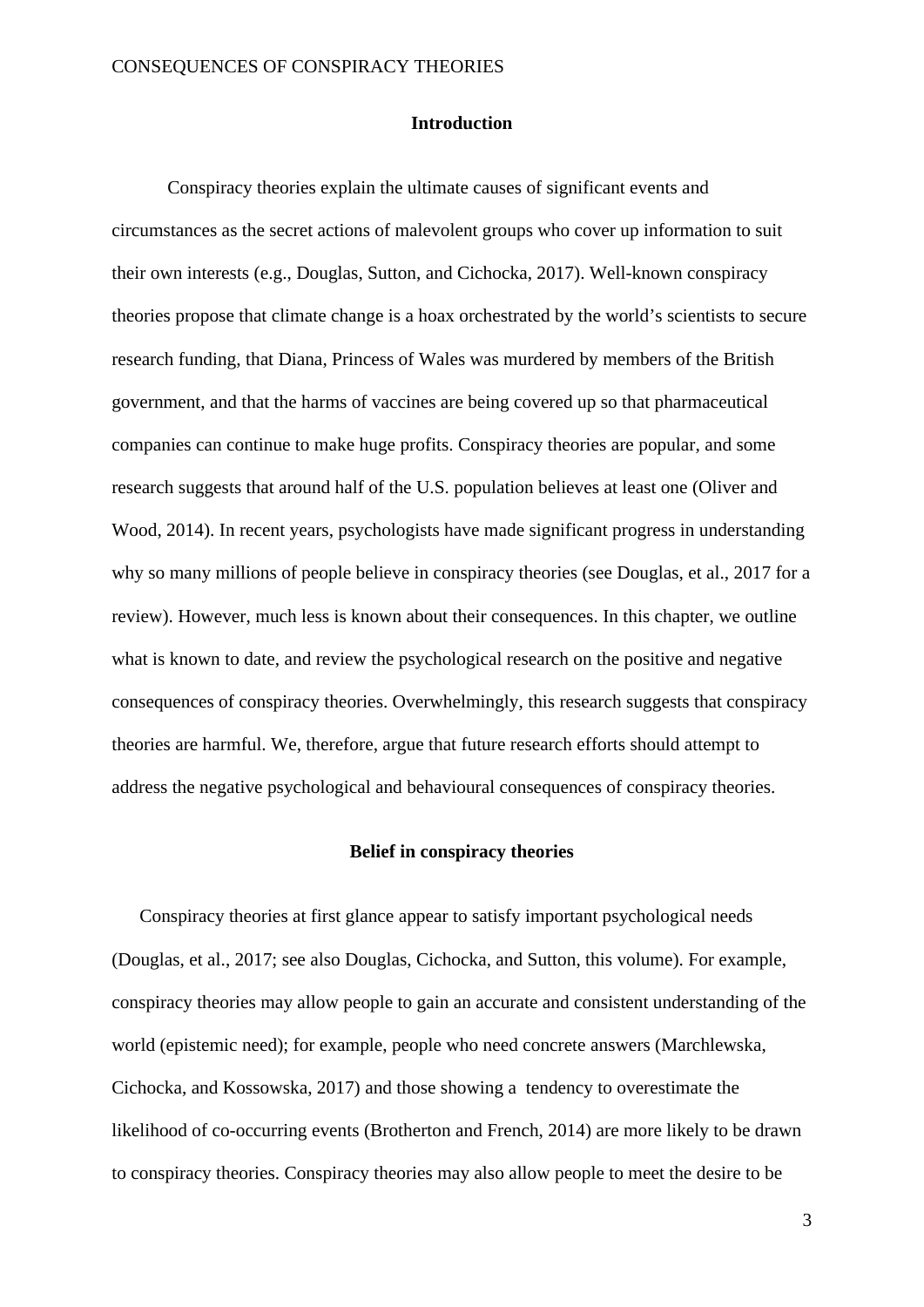secure and in control (existential need); for example, people who are anxious (Grzesiak-Feldman, 2013) and feel powerless (e.g., van Prooijen and Acker, 2015) are likely to subscribe to conspiracy theories. Moreover, conspiracy theories may allow people to maintain a positive sense of the self and the social groups one belongs to (social need); for example, conspiracy theories appeal more to narcissists (Cichocka, Marchlewska, and de Zavala, 2016) and people who view themselves on the losing side of political processes (Uscinski and Parent, 2014). Together, a growing body of literature on the psychology of conspiracy theories provides evidence that belief in conspiracy theories can be explained by everyday psychological needs and not simply the result of paranoia (cf. Hofstaedter, 1964).

# **Consequences of conspiracy theories**

Whilst psychologists now understand a great deal about the factors that draw people toward conspiracy theories (e.g., Douglas, et al., this volume; Lantian et al., this volume; van Proojien, Klein and Milošević Đorđević, this volume), less is known about their consequences. Scholars once suggested that conspiracy theories may be harmless fun and of little concern (Bratich, 2008; Clarke, 2002). Other than being perhaps foolish and illogical, it was therefore thought that conspiracy theories have little or no detrimental influence over society (e.g., Melley, 2002; Willman, 2002). Although this view is now less popular, whether conspiracy theories have more positive or negative consequences still remains open for debate. In the following sections, we review research on both the positive and negative outcomes of conspiracy theories.

# **Positive consequences**

Although there is little empirical evidence at present, some research suggests that there may be positive consequences of endorsing conspiracy theories. For example, believing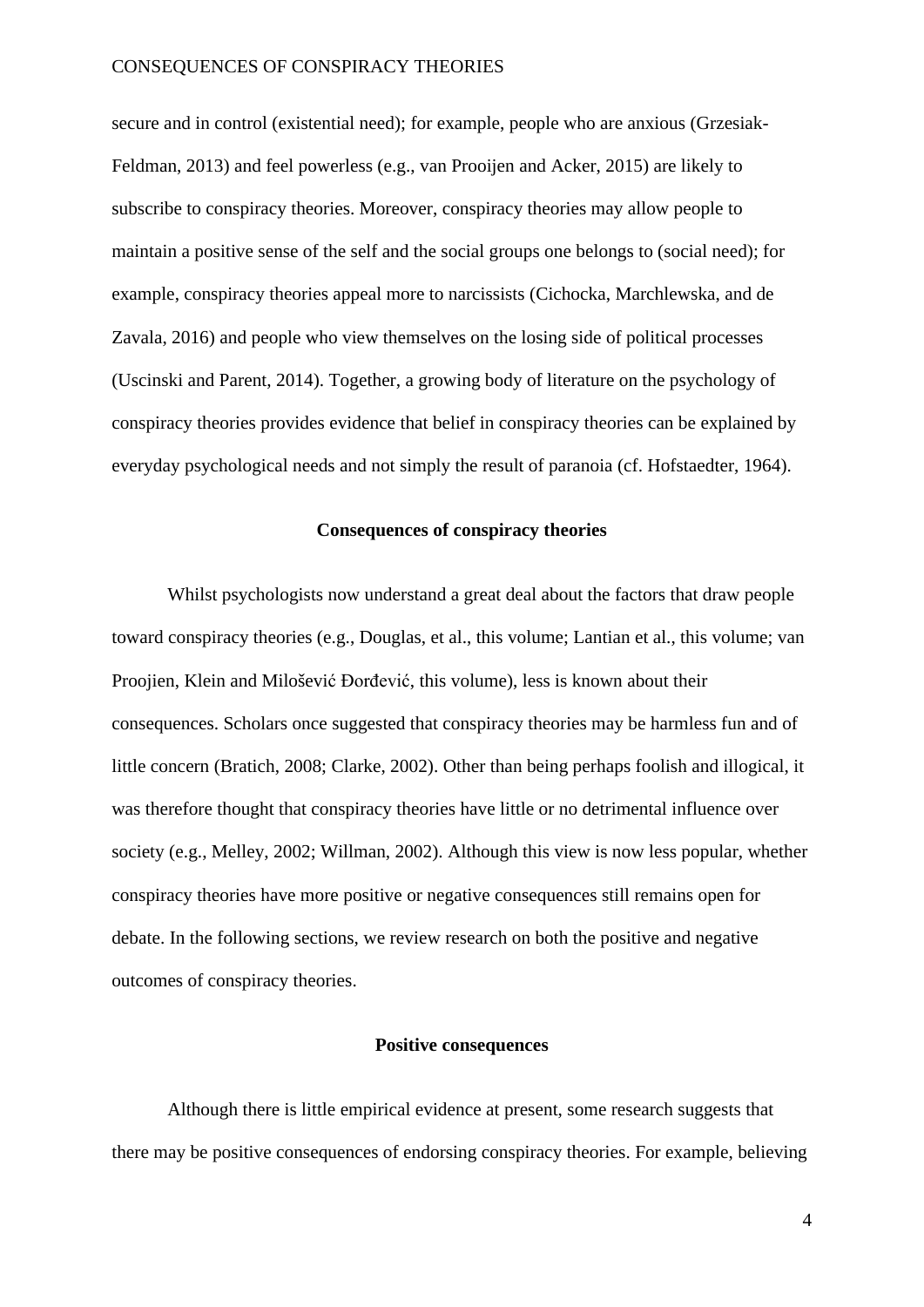in conspiracy theories might lead to a sense of shared community with others who endorse the same theories (Franks, Bangerter, Bauer, Hall and Noort, 2017), thus satisfying a social need. As suggested by Miller (2002) conspiracy theories can provide individuals with the opportunity to question the credibility of governments, which in normal circumstances would likely be denied to them, and thus opens up possibilities for political debate.

In a similar vein, conspiracy theories may in certain contexts inspire collective action and social change attempts, especially in reaction to threatening events. Potentially, therefore, they have the capacity to satisfy existential needs. For example, Imhoff and Bruder (2014) found that Germans with higher levels of conspiracy belief were more likely to take political action, such as organizing a protest, in response to the Fukushima nuclear disaster of 2011. In a different context, Mari and colleagues (2017) found that representations of the recent European economic crisis amongst Italian and Greek participants as a secret plot by powerful groups influenced different forms of political participation. Conspiracy beliefs triggered both classic positive forms of political responses such as legal activism (e.g., signing petitions) and other atypical forms, such as financial resistance (e.g., taking money abroad). Belief in conspiracy theories predicted political action beyond the effects of ideology and feelings of personal vulnerability.

Scholars have also suggested that conspiracy theories can reveal actual anomalies in mainstream explanations (e.g., Clarke, 2002; Swami and Coles, 2010). Indeed, some conspiracy theories have been proven to be true such as the U.S. Department of Defence plans to orchestrate terrorism and blame it on Cuba, the Watergate scandal that involved a break-in at the Democratic National Committee headquarters where President Nixon's administration attempted to cover-up their involvement and the Tuskegee syphilis scandal where treatment was withheld from 399 Black men without their informed consent.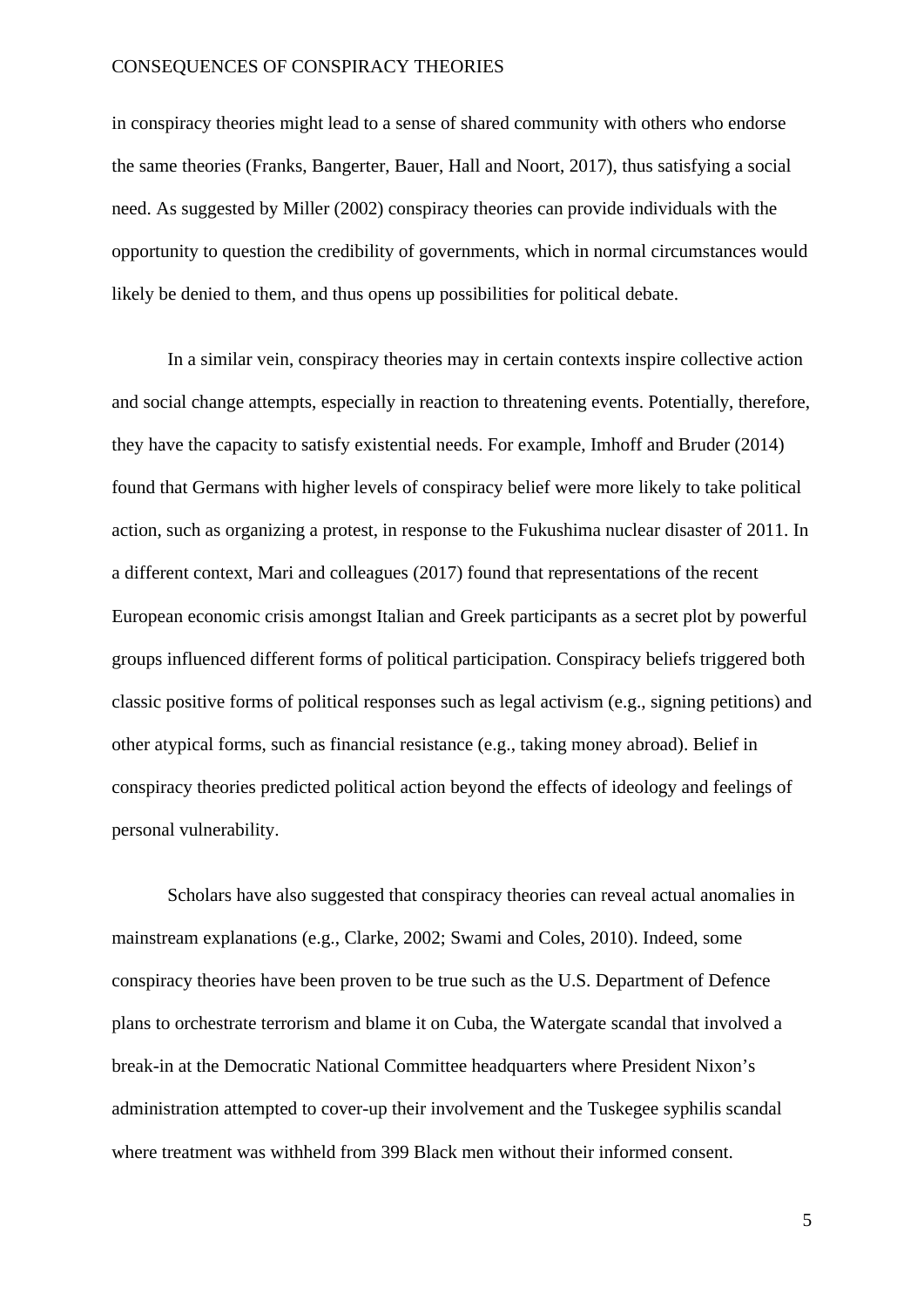Conspiracy theories may, therefore, allow people to question social hierarchies, which may encourage governments to be more transparent (see Swami and Coles, 2010).

## **Negative consequences**

Whilst there may be some positive consequences of believing in conspiracy theories, empirical research examining these consequences is lacking. At present, the vast majority of research examining the consequences of conspiracy theories has focused on negative consequences, particularly in the domains of politics and health. These consequences can be broken down into different areas: psychological, attitude polarisation, political, scientific, and daily life. We now cover these each in turn.

# **Psychological needs**

As we have discussed, conspiracy beliefs are thought to satisfy important psychological needs (Douglas et al., 2017). However, emerging experimental research has demonstrated that conspiracy theories might thwart these needs more than they help people meet them. For example, exposure to conspiracy theories can directly increase feelings of powerlessness, disillusionment, uncertainty, mistrust and anomie rather than decrease them (Jolley and Douglas, 2014a, 2014b; Jolley et al., in press). That is, rather than helping alleviate negative psychological states, conspiracy theories might sometimes make them worse As Douglas et al. (2017) put it, "[conspiracy theories] may be more appealing than satisfying" (p. 538).

Conspiracy theories may also be a source of social stigma (Harambam and Aupers, 2015). Indeed, people subscribing to these beliefs may be aware of being the target of stigma. For instance, individuals advocating for alternative explanations through comments on news websites were reluctant to label and let others name their beliefs as "conspiracy theories"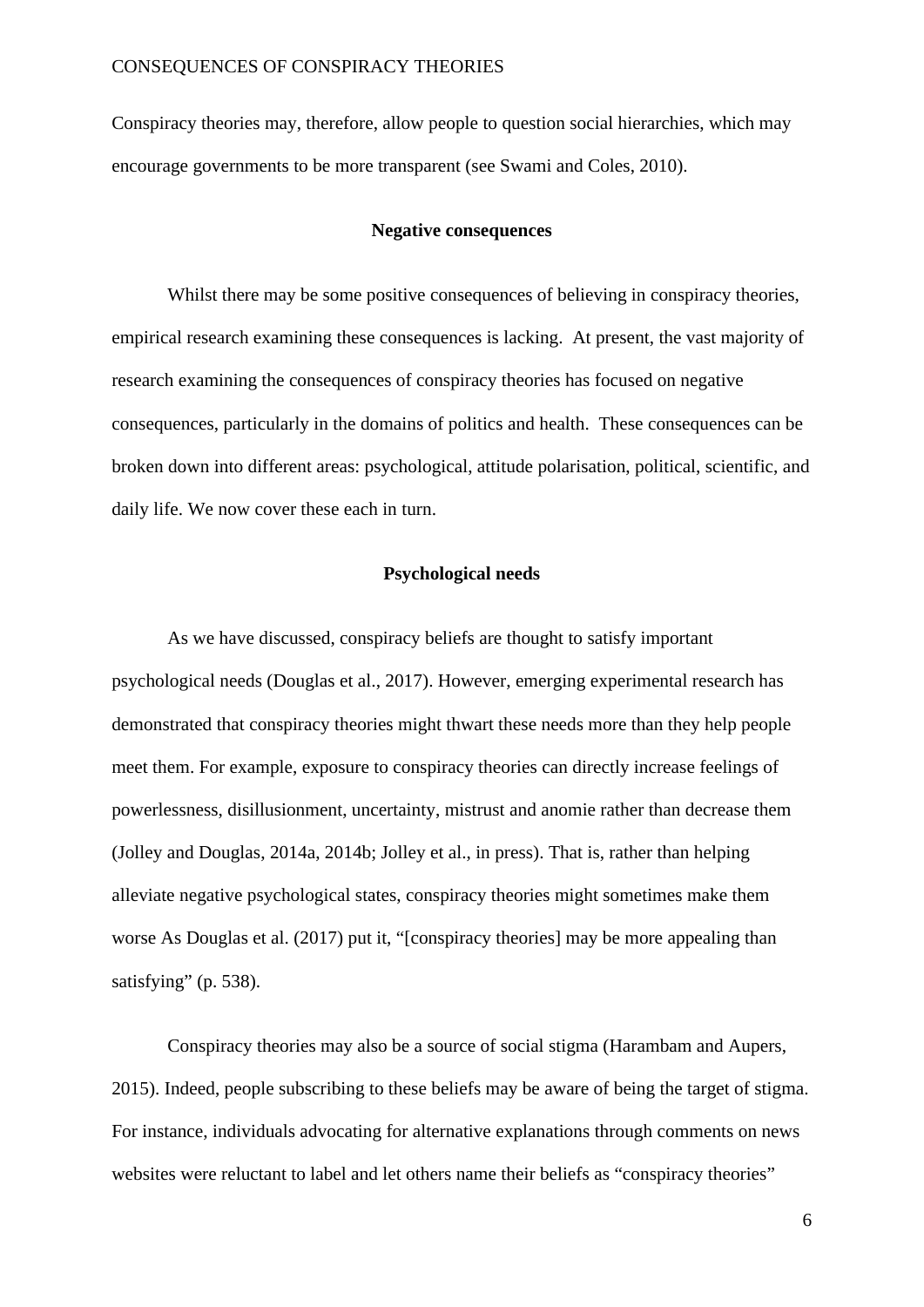(Wood and Douglas, 2013). Lantian and colleagues (2018) experimentally tested whether people endorsing conspiracy theories experience social stigma. They found that French participants induced to endorse (vs. reject) conspiracy theories related to the Charlie Hebdo shooting event expected greater fear of social exclusion, via the mediation effect of anticipated negative evaluation of the self. A second study, where participants were asked to imagine the presence of an audience, replicated the results, thus underlying the importance of perceived social norms in such negative psychological consequences. Overall, therefore, research suggests that conspiracy theories may not help people meet important psychological needs, and may make people feel as though they are outsiders.

### **Polarisation and attitude change**

Conspiracy theories may also change the way people think about events. Research more broadly exploring the influence of information has shown that external sources can play a critical role in shaping beliefs (cf. Swami et al., 2013). Based on this idea, Swami et al. (2013) argued that as attitude formation is rarely based on a critical review of all the relevant issues, the nature of the information that an individual receives about a given phenomenon should have an impact on their attitudes. In testing this assertion empirically, Butler, Koopman, and Zimbardo (1995) found that people who had viewed the film *J.F.K* – which highlights several prominent conspiracy theories surrounding the assassination of President John F. Kennedy – were more inclined to disbelieve official accounts than those who had not yet viewed the film. Similarly, Swami et al. (2013) exposed people to either information that argued NASA faked the moon landing, a text critical of the moon landing conspiracy account or a control condition where no information was provided. Results demonstrated that those who were exposed to the moon landing conspiracy theory indicated a higher level of belief that the landing was faked, relative to the other conditions.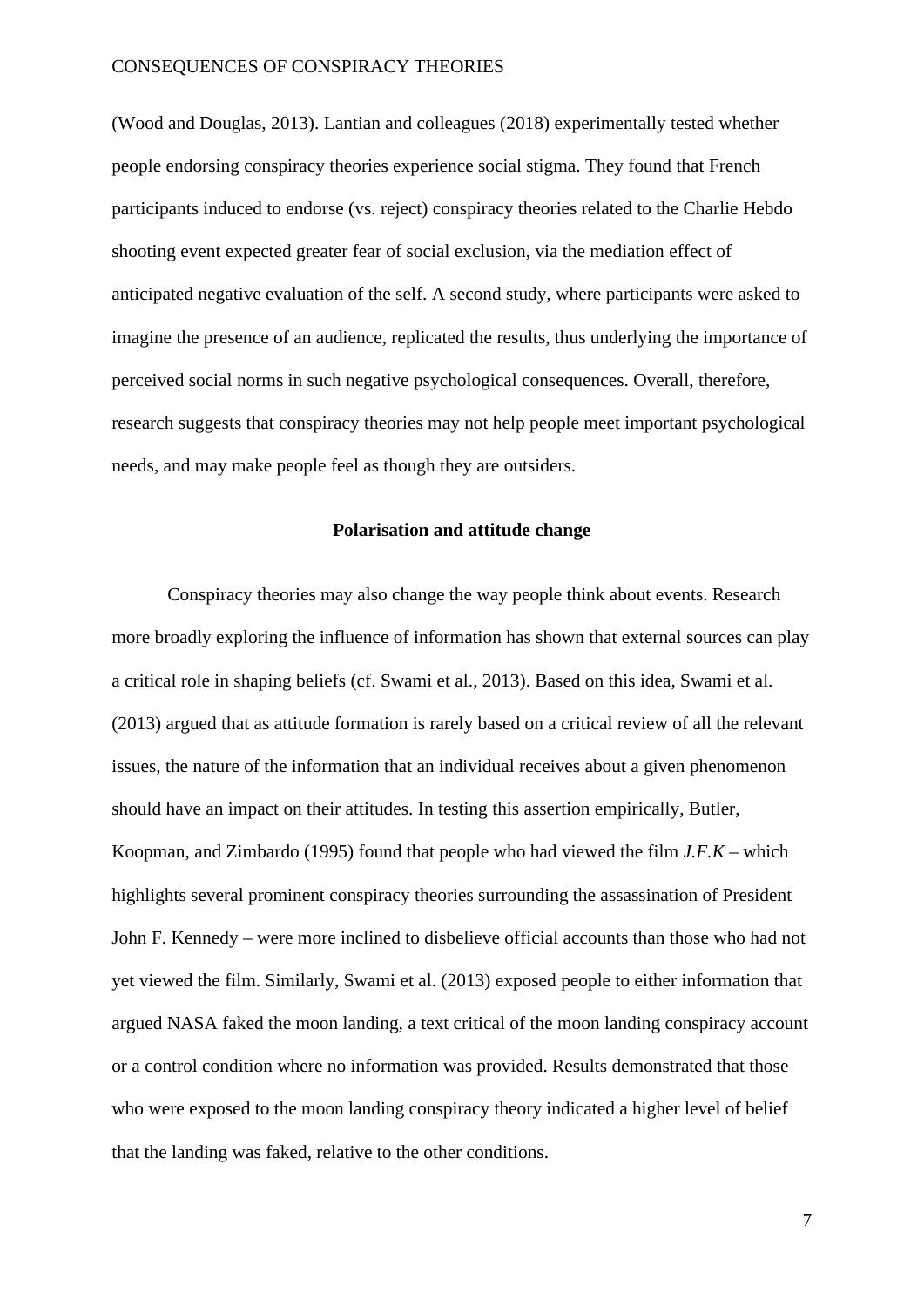Further, Douglas and Sutton (2008) found that participants who read conspiracy information concerning the death of Princess Diana were more inclined to endorse conspiracy explanations, even though they perceived that their beliefs had not changed. Conspiracy explanations, therefore, are able to change people's attitudes, and this has wide-reaching implications when considering the ease of access to conspiracy theories within popular culture (e.g., Bessi et al., 2015).

Special attention has been devoted to online environments. The confirmation bias – the tendency to select the information that adheres to an individual's system of beliefs and to avoid contradictions – promotes the selective exposure to information relative to the specific narrative of interest while ignoring alternative viewpoints. Del Vicario et al. (2016a) showed that this is also true when considering conspiracy theories' online consumption and content diffusion. Moreover, online social media allow for the aggregation of individuals in communities with shared narratives and worldviews, acting as echo chambers, that reverberate and reinforce biased narratives. The main features of such communities, indeed, refer to the strong group homogeneity - the primary driver for the diffusion of content - and polarization (Del Vicario et al., 2016a; Del Vicario et al., 2016b).

Sunstein (2018) raised a concern about the perils of group polarization when considering online misinformation - i.e., moving toward a more extreme attitude in the direction of the original inclination of the group's member. Fake news, unverified rumors and conspiracy theories cannot be easily filtered and suppressed by mainstream media or social pressure. Mocanu, Rossi, Zhang, Karsai, and Quattrociocchi (2015) found that conspiracy theories reverberate for as long as other types of information conveyed by online political activism, as well as mainstream media. Thus, such false information developed for minority audiences is particularly pervasive on social media who may be already favourable towards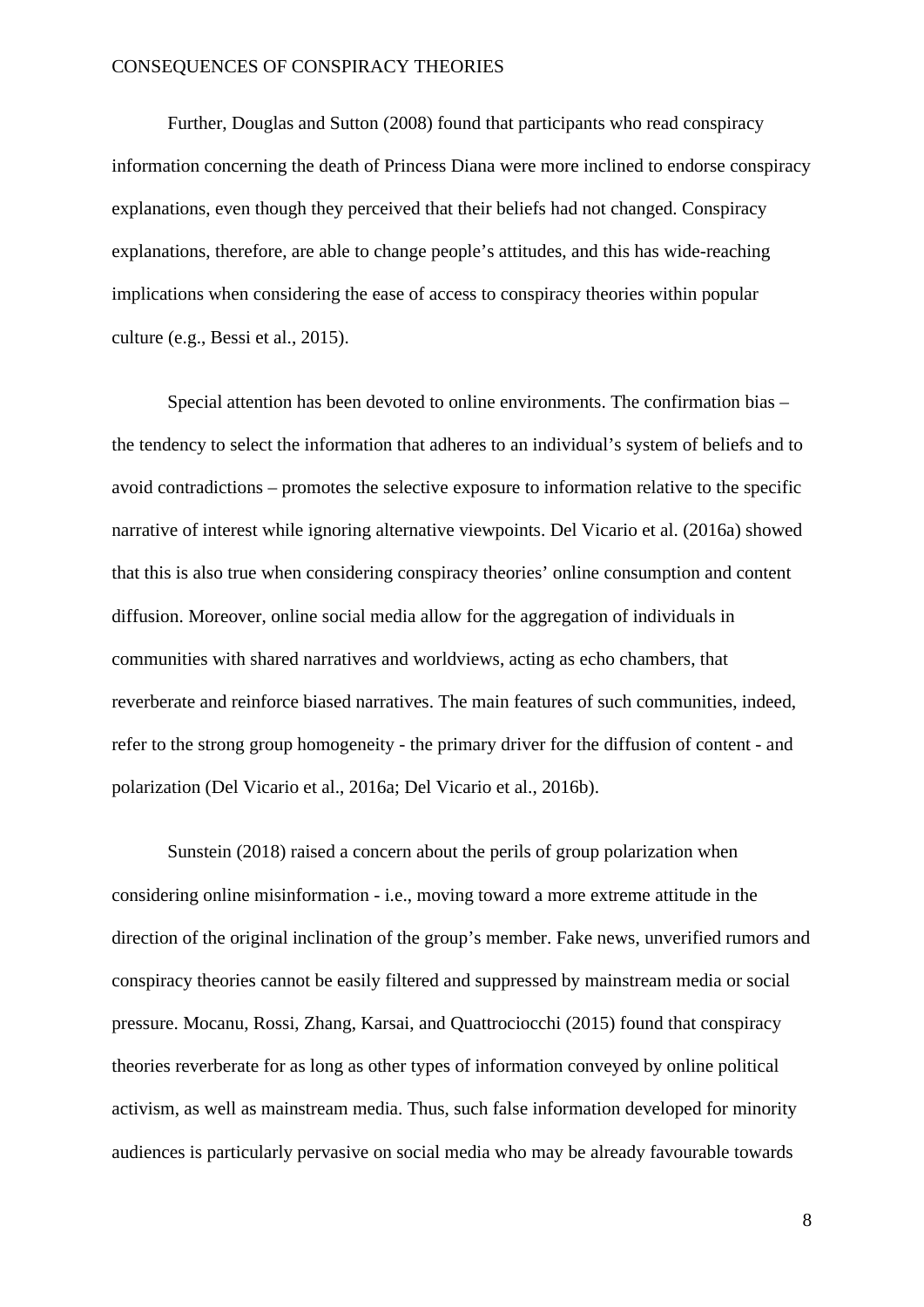conspiracy theories, promoting collective credulity. Big data analyses of cascade dynamics of Facebook posts and interactions about conspiracy theories revealed that they were assimilated slowly but there was a positive relationship between the size of the cascade and lifetime (Del Vicario et al., 2016). Moreover, Bessi et al. (2015) found that Italians believing in conspiracy theories and who were active online on Facebook concentrated their social media activities on four specific domains (diet, health, environment, and geopolitics) and were actively engaged in posting comments on the same comments, contributing to the vitality of the conspiracy theories.

#### **Political consequences**

Conspiracy theories propose that (perceived) powerful groups are involved in secret plots and schemes. Typically, the conspirator is seen to be the government but can also be other social groups, such as people who are Jewish (e.g., Biddlestone, Cichocka, Žeželj, and Bilewicz, this volume; Golec de Zavala and Cichocka, 2012). Subscribing to these conspiracy theories can lead to apathy and prejudice. For example, focusing on political behaviours, political scientists have found that conspiracy thinking is associated with behaviours such as not wanting to vote, donate to political parties or put up political yard signs (Uscinski and Parent, 2014). To examine the impact of government conspiracy theories on political engagement experimentally, Jolley and Douglas (2014a) presented British participants with material arguing in favor of governments being involved in plots and schemes (e.g., 9/11), or arguing against government conspiracy theories. They found that participants who were exposed to conspiracy theories were less likely to engage in politics (e.g., voting) compared to those who had read arguments against government conspiracy theories. This effect was shown to be mediated by feelings of political powerlessness.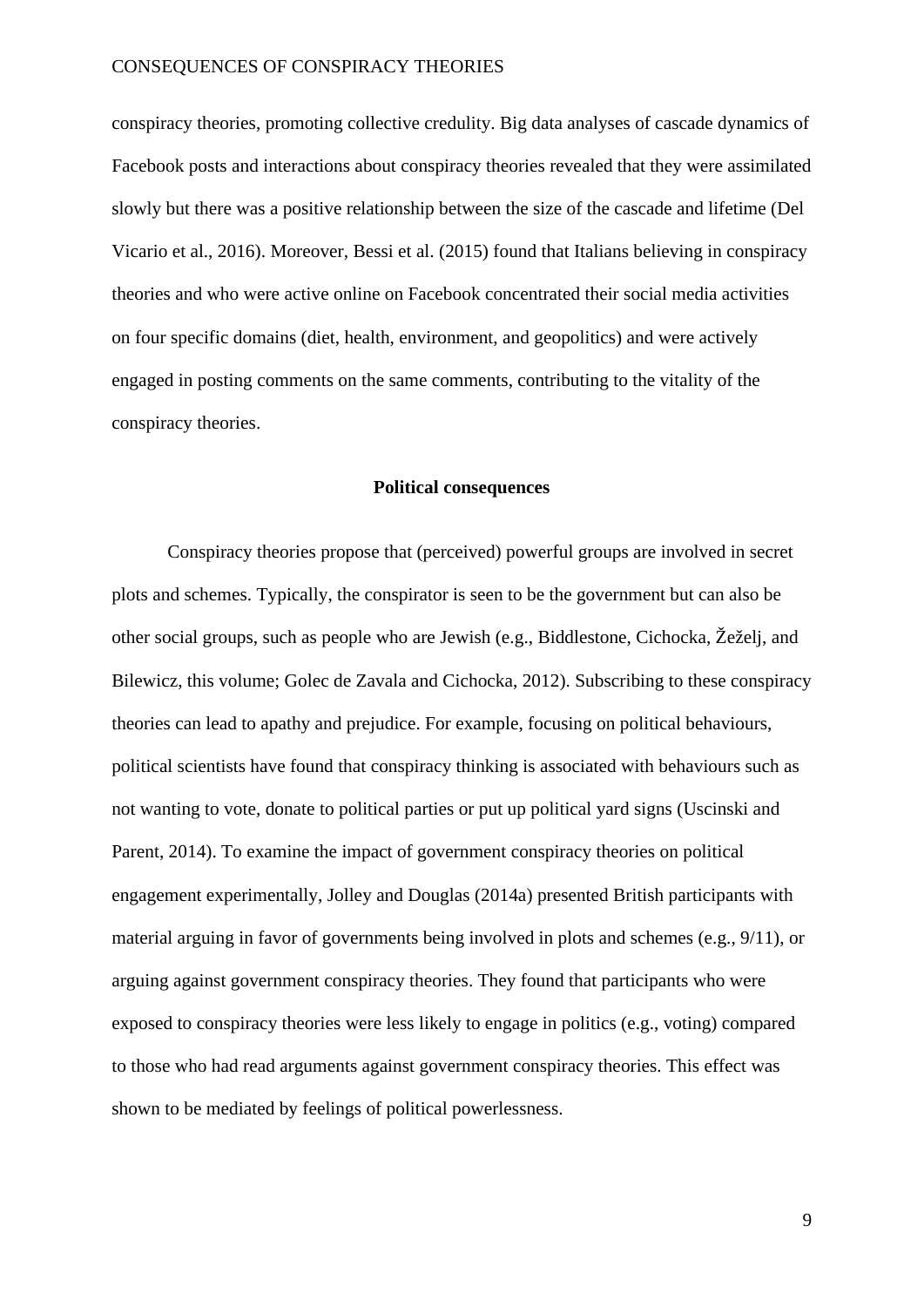However, conspiracy theories can also be politically activating, such as organizing a protest (Imhoff and Bruder, 2014) or being involved in illegal political actions such as occupying buildings (Mari et al., 2017). As Jolley, Douglas, Leite, and Schrader (in press) discuss, depending on the context (such as feeling empowered by the (in)action), conspiracy theories may lead to inaction rather than action. For example, disengaging from voting might be empowering for people who believe the government is conspiring, but at the same time, protesting against the government may be empowering for people who also believe sinister forces in the government ought to be challenged. Alternatively, some conspiracy theories may breed a feeling of helplessness that promotes in inaction (such as feeling politically powerless so not wanting to vote; Jolley and Douglas, 2014a), whereas others may make people angry, leading to action (cf. Mari et al., 2017). Future research should explore these possibilities further.

Conspiracy theories are also associated with institutional distrust. Mari et al. (under review), using a cross-cultural dataset with almost 12,000 participants in 11 democracies, found that supporting general political conspiracy beliefs determined mistrust toward specific different institutions (the representative government; non-representative government bodies, and security institutions) and the effect was generalized, with few exceptions, across the different countries. In an experimental study, Einstein and Glick (2015) revealed that exposure to a conspiracy claim reduced trust in the government and institutions not connected to the accusation. Conspiracy theories thus contribute to the diffusion of suspicion and the erosion of the necessary trust and confidence climate between citizens and central authorities, hence endangering the entire democratic system.

Conspiracy theories have also been shown to interfere with intergroup relations (see Biddlestone et al., this volume). For example, Swami (2012) has demonstrated that among a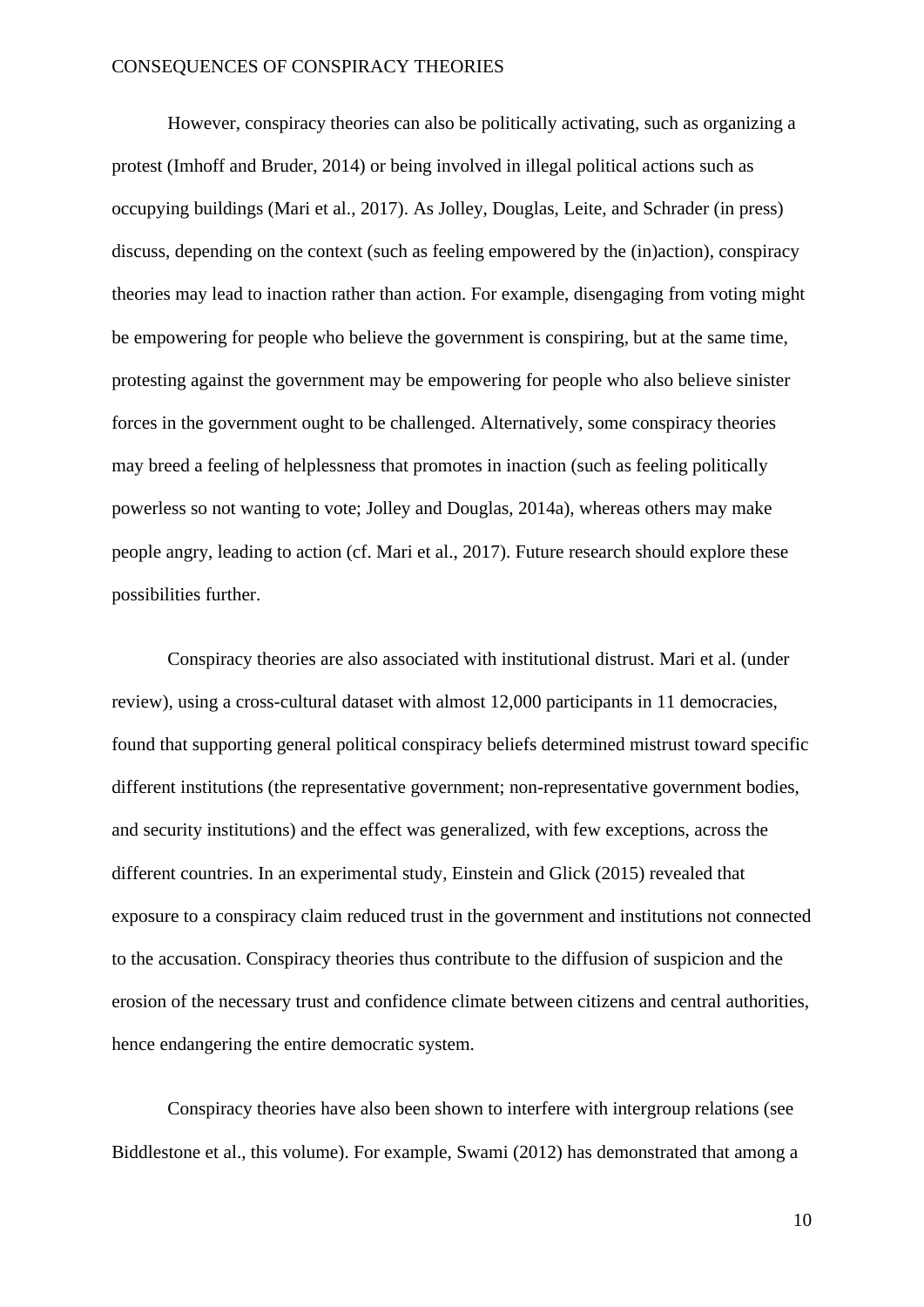Malaysian Malay sample, belief in Jewish conspiracy theories - that propose Jewish people are involved in plots and schemes - was associated with greater racist attitudes towards Chinese citizens. Golec de Zavala and Cichocka (2012) also found that belief in conspiracy theories about Jewish domination of the world was associated with anti-Semitic attitudes. Moreover, research by Imhoff and Bruder (2014) has shown that conspiracy beliefs are a significant predictor of prejudice against a variety of high-power groups (e.g., Jews, Americans, capitalists). Similarly, in correlational data, Bilewicz, Winiewski, Kofta, and Wójcik (2013) reported that conspiracy stereotypes of Jewish people—which refer to social schemas of groups that typically view group members with ill intentions—are a strong predictor of discrimination towards Jewish people (e.g., favouring policies that prevent Jewish people from buying Polish land, see also Bilewicz and Krzeminski, 2010).

Building on this work, Jolley, Meleady, and Douglas (in press), found that British participants who were exposed to Jewish conspiracy theories displayed increased prejudice towards this group compared to a control group, which then translated into biased behavioural tendencies towards Jewish people. Specifically, participants who were exposed to Jewish conspiracy theories were less likely to vote for a Jewish political candidate in an election. Importantly, our work has extended previous work by demonstrating that exposure to Jewish conspiracy theories not only increased prejudice towards Jewish people, but also indirectly increased prejudice towards a range of other, uninvolved groups such as Americans, Asians, and Arabs. This effect occurred via a process of attitude generalization where prejudice towards secondary groups is increased *through* prejudice towards the group at the centre of the conspiracy theory (cf. Pettigrew, 2009). Together, this research demonstrated that conspiracy theories can have a widespread negative impact on intergroup relations.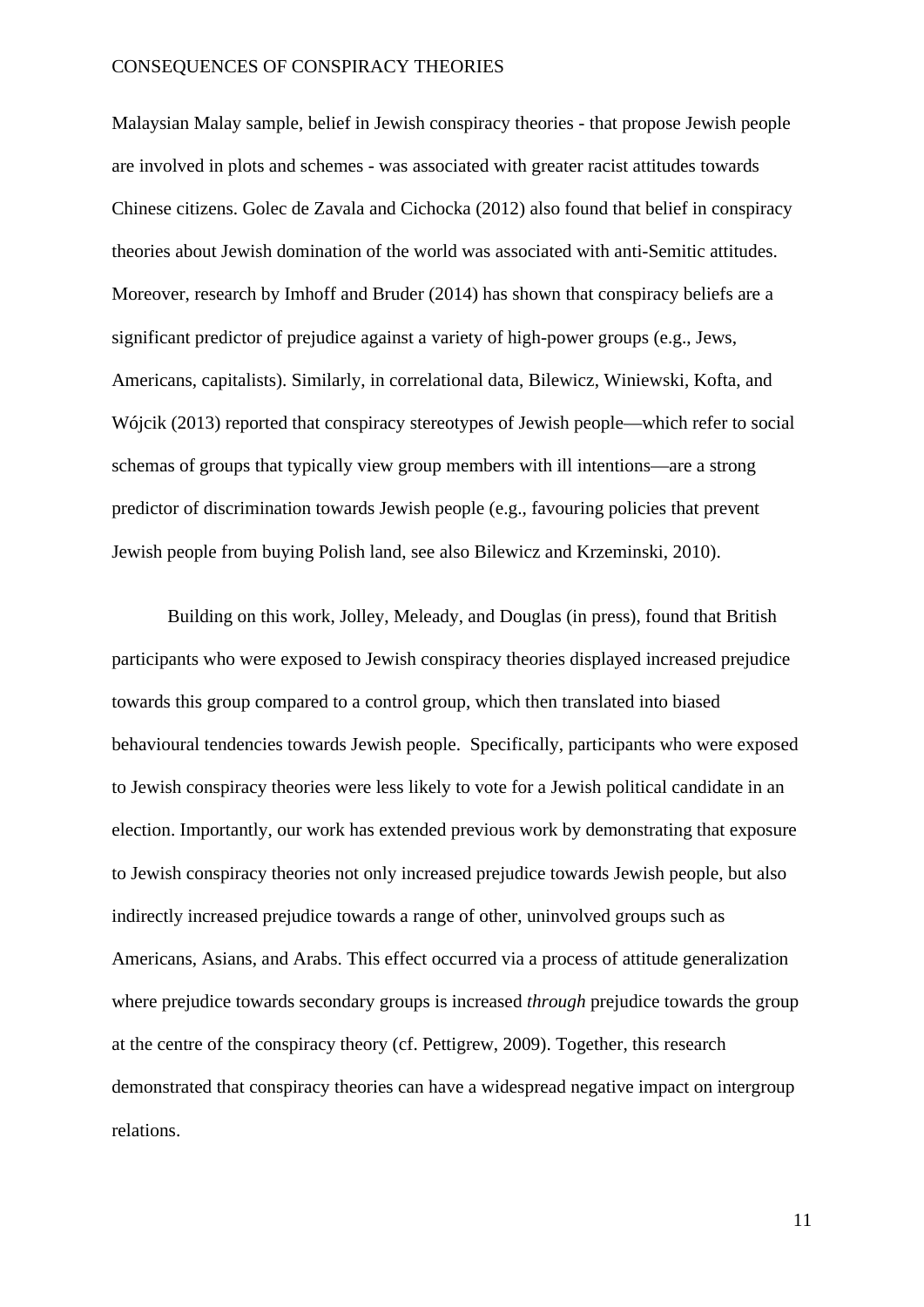In addition to fuelling prejudice and discrimination, conspiracy theories have been shown to potentially fuel violence towards others. Bartlett and Miller (2010) analysed the content of writings and speeches of more than 50 extremist groups across the political ideology continuum. They discovered whilst there was no difference in conspiracy thinking between violent and nonviolent extremist groups, conspiracy theories accelerated the process of radicalization where conspiracy theories can change ingroup/outgroup dynamics and reinforce "othering". There has been anecdotal evidence that conspiracy theories were openly expressed by the perpetrator involved in the 2019 shootings at mosques in Christchurch, New Zealand (Davey, 2019). Journalists have also suggested that the basis for aggression towards survivors in recent mass shootings in the US appear to originate with conspiracy theorists, who believe that survivors are crisis actors employed by gun law reformists (Levin and Beckett, 2017). For example, the survivors of a mass shooting at Marjory Stoneman Douglas High School in 2018 has been accused of being crisis actors by a variety of sources, including some mainstream media outlets (Pearce, 2018). Whilst there is limited empirical research exploring this possibility, Uscinski and Parent (2014) have found that people high in conspiracy beliefs are twice as likely to oppose gun law reform and defend political violence.

## **Science denialism**

Conspiracy theories can also lead to inaction and disengagement in the scientific domain. For example, a popular conspiracy theory proposes that climate change scientists fake their data in order to receive research funding (Douglas and Sutton, 2015). Polls indicate that upwards of 37% of Americans believe that global warming is a hoax (Public Policy Polling, 2013; also see Uscinski, Douglas, and Lewandowsky, 2017). This is potentially troublesome if people were to act on their beliefs and not wish to engage with climate science. Indeed, to explore the impact of climate change conspiracy theories on behavioral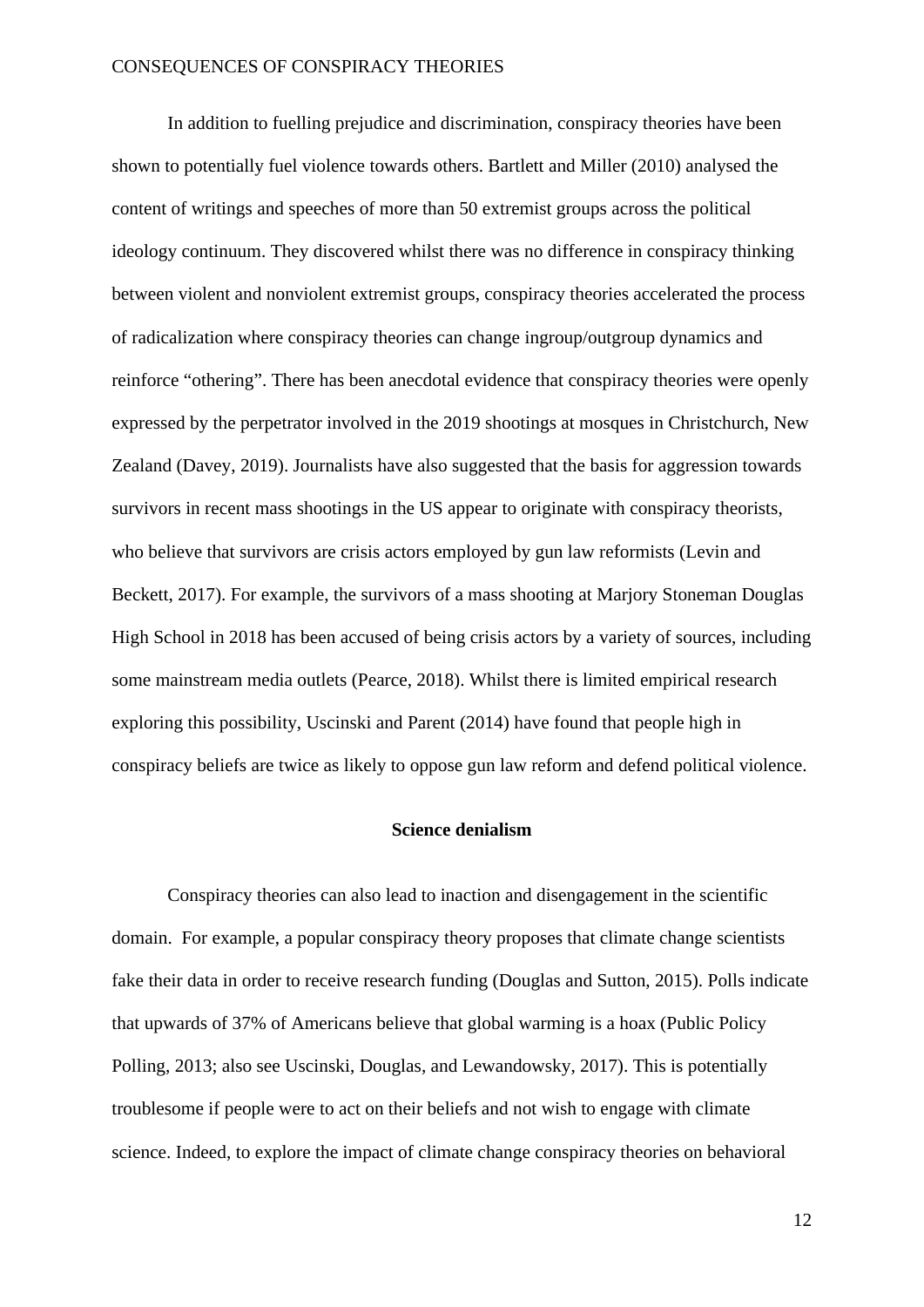intentions, Jolley and Douglas (2014a) exposed British participants to materials arguing in favor of climate change conspiracy theories, or materials arguing against such theories. We also used a control condition where no arguments were provided. Results revealed that being exposed to climate change conspiracy theories reduced intentions to engage in climatefriendly behaviours such as using energy efficiency, in comparison to the other conditions. This effect was explained by feelings of powerlessness associated with climate change, uncertainty, and disillusionment. Specifically, being exposed to the idea that climate change is a hoax directly increased the feeling of powerlessness and uncertainty towards tackling climate change, alongside feeling disillusioned with climate scientists, which led to lower intention to reduce one's carbon footprint. Similarly, Van der Linden (2015) found that participants who were exposed to a conspiracy video about global warming were less likely to sign a petition to help reduce global warming, in comparison to participants who watched an inspirational pro-climate video or a control group with no exposure.

Conspiracy theories have also been shown to impact important medical choices. For example, researchers have shown that endorsement of birth control and HIV/AIDS conspiracy theories, which propose that HIV/AIDS are a form of genocide against African Americans, are associated with increased negative attitudes towards contraceptive behaviours (e.g., the use of condoms; Bird and Bogart, 2003; Bogart and Thorburn, 2006). Indeed, negative attitudes towards condoms have been shown to partially explain the relationship between conspiracy beliefs and condom use (Bogart and Thorburn, 2006). Similar results have been found in research conducted by Hoyt et al. (2012), where HIV conspiracy beliefs were associated with increased risk relating to HIV such as being more likely to avoid appropriate treatment behaviour.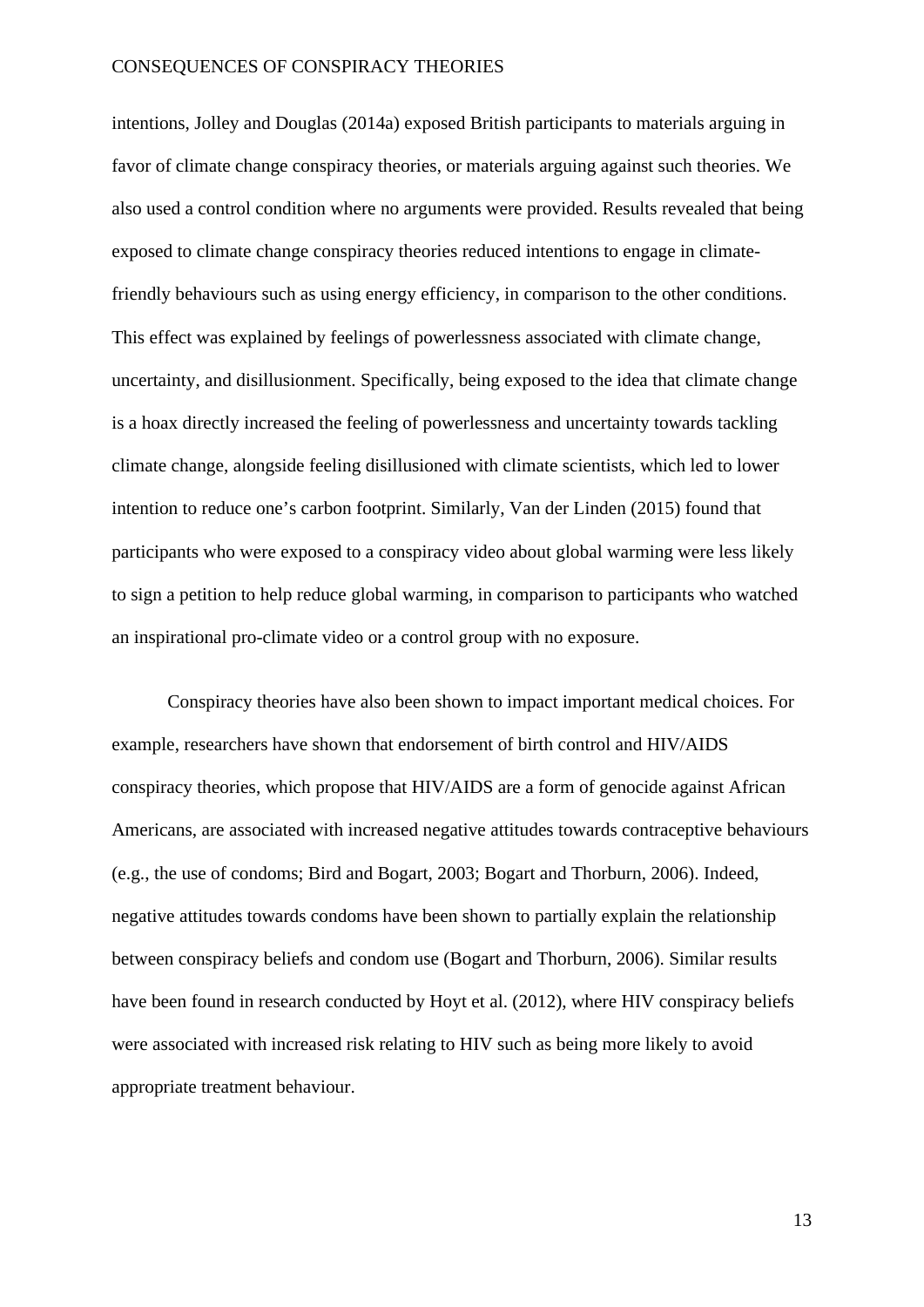Moreover, the former South African President Mbeki publicly stated that HIV is not the cause of AIDS and that antiretroviral (ARV) drugs are not useful in controlling the HIV infection (Chigwedere, Seage, Gruskin, Lee, and Essex, 2008). The South African government, therefore, declined to accept donations of ARV medication. It is plausible that such a public expression of conspiracy belief may have influenced the South African public's trust in biomedical claims (Rubincam, 2017). It has since been estimated that over 330,000 South Africans died between the years 2000-2005, which could have been due, in part, to the actions of the South African government (Chigwedere et al., 2008).

In a similar vein, Oliver and Wood (2014) have shown using four nationally representative surveys sampled between 2006 and 2011 that over half of the U.S. population endorses at least one medical conspiracy theory, such as the link between vaccines and autism. When considering vaccinations, Jolley and Douglas (2014b) explored the link between anti-vaccine conspiracy theories and vaccination intentions. In the first study with British parents as the sample, Jolley and Douglas uncovered a correlation between belief in anti-vaccine conspiracy theories and intentions to have a fictitious child vaccinated against a made-up disease. In a second study, they employed an experimental design where British participants were exposed to anti-vaccine conspiracy theories (e.g., that vaccines harm more than the help and that this fact is covered up), anti-conspiracy arguments, or no arguments (control condition). The researchers found that exposure to anti-vaccine conspiracy theories reduced vaccination intentions, compared to the other two conditions. Jolley and Douglas (2014) also included a number of mediators in order to explain this effect. It was found that the conspiracy theory account aroused suspicion concerning the perceived dangers of vaccinations, and made people feel powerless, disillusioned and mistrustful, leading to a lower intention to vaccinate the fictional child.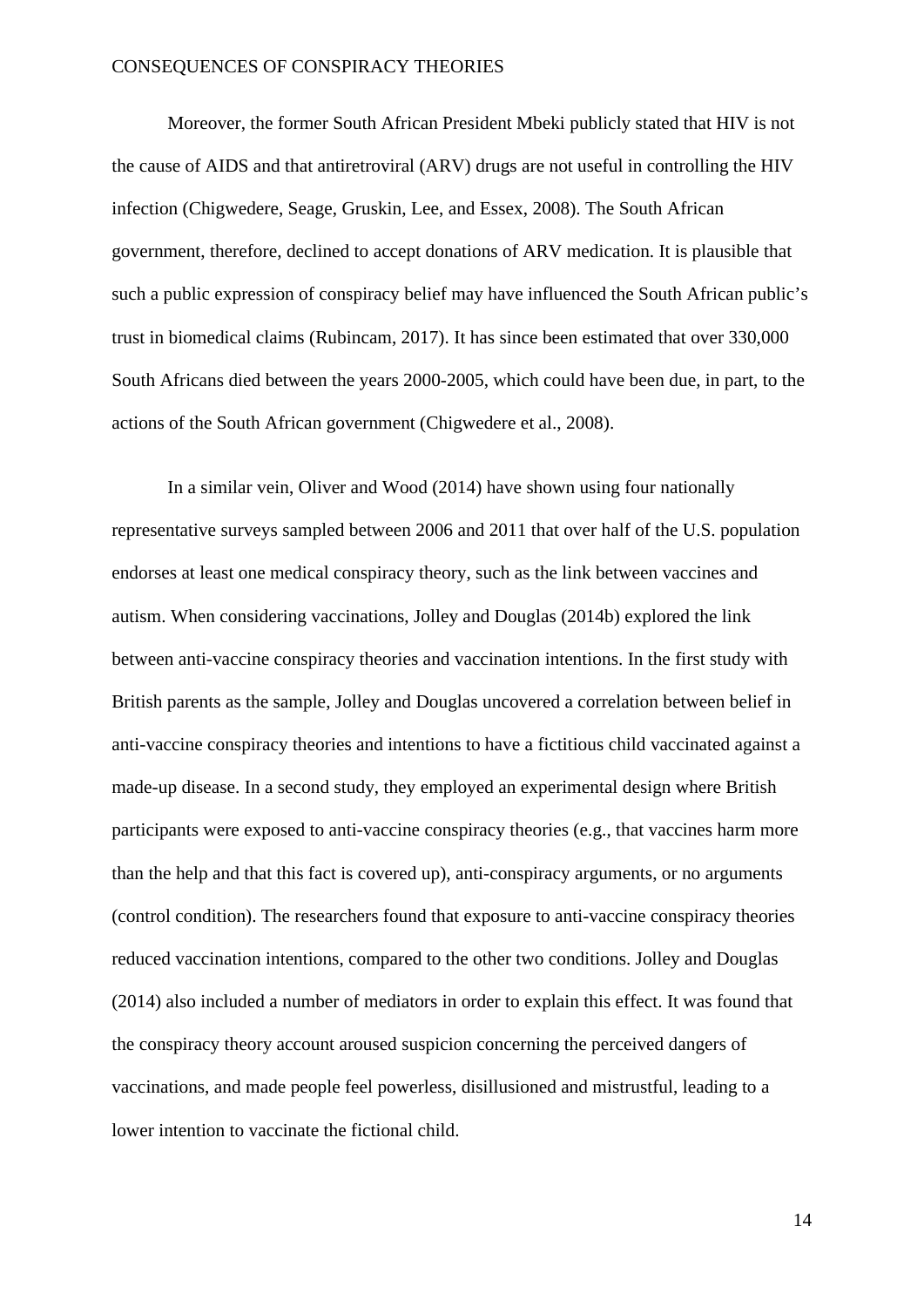Moreover, Oliver and Wood (2014) found that people who endorse such conspiracy theories were less likely to use traditional vaccines such as flu shots and were more likely to indicate that they would trust medical advice from non-professionals such as friends and family. Similarly, Lamberty and Imhoff (2018) found that conspiracy beliefs were associated with more positive attitudes towards alternative and complementary medicine and more negative attitudes towards biomedical approaches. However, the consequences of conspiracy theories are not only constrained to the "hard sciences" and medicine but have also been found to impact the humanities. Specifically, Imhoff, Lamberty, and Klein (2018) found that conspiracy theories lead to questioning of established narratives and facts, such as about history. Together, this provides empirical evidence that conspiracy beliefs can lead to disengagement with a range of established medical practice, but also with established narratives and fact.

## **Daily life context**

Conspiracy theories may not only influence people's medical decisions but also how they behave in their everyday work and social lives. For example, belief in organizational conspiracy theories – which is the belief that powerful groups act secretly to achieve objectives at the cost of employees – have been shown to have a detrimental impact in the workplace. Specifically, van Prooijen and de Vries (2016) discovered that organizational conspiracy beliefs predicted increased turnover intentions via decreased organizational commitment. Exploring this experimentally, Douglas and Leite (2017) exposed participants to organizational conspiracy theories, where participants were asked to read a workplace scenario in which a conspiracy had occurred (vs. control). Participants who were exposed to organizational conspiracy theories displayed a lower intention to remain in their workplace. This was mediated by organizational commitment and job satisfaction. Together, this work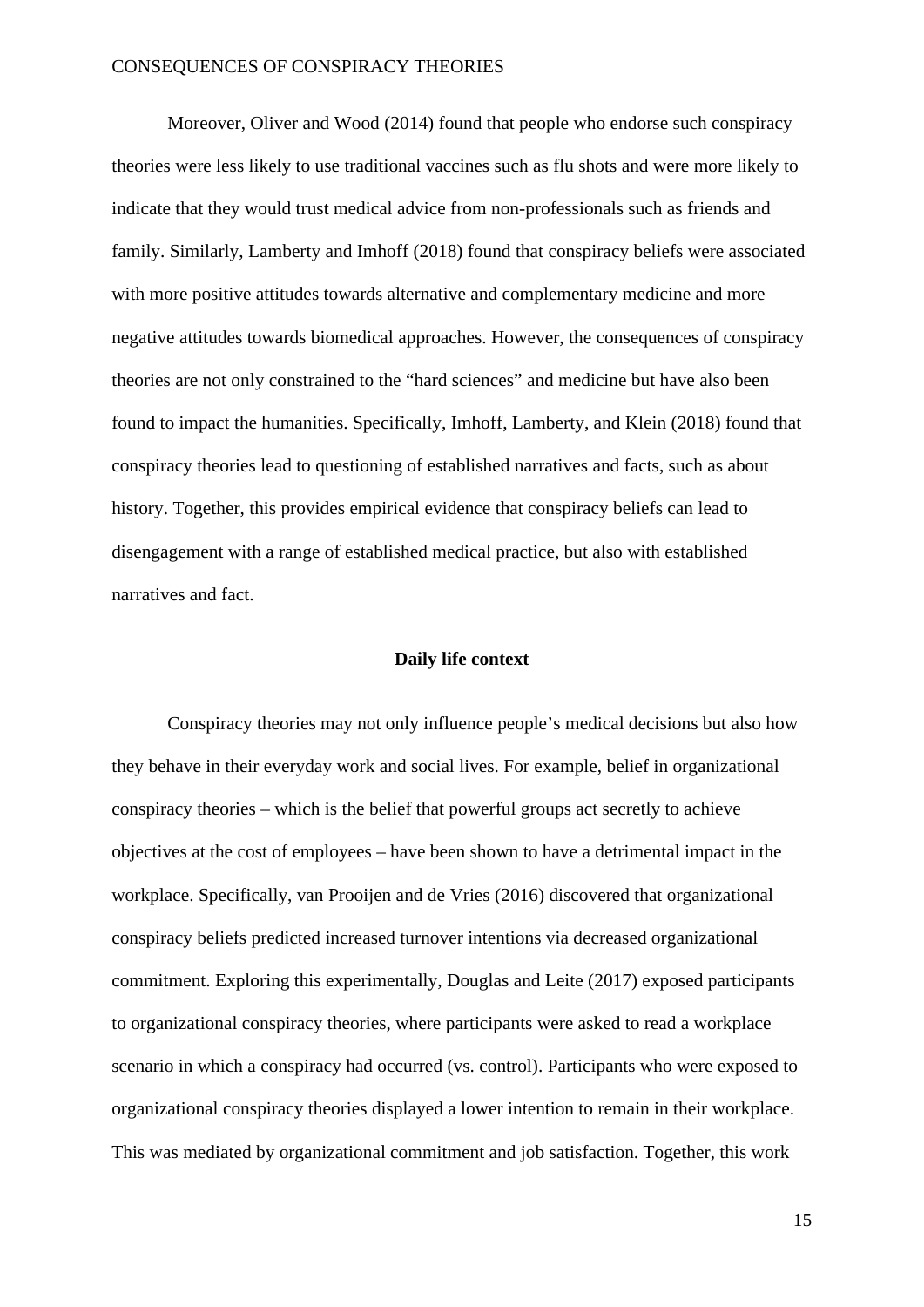showcases the impact that conspiracy theories may have in organizational settings and that they should therefore not be dismissed as harmless gossip.

Conspiracy theories may also lead people to disengage from social norms, making them more likely to engage in counter-normative behaviour. Jolley, et al., (in press) have explored this novel issue. Specifically, in a correlational study with British participants, they measured known predictors of everyday crimes – which are common offences that most people are likely to commit some point in their lives, such as running red lights and paying with cash to avoid paying taxes (Karstedt & Farrall, 2006), alongside belief in conspiracy theories. Results demonstrated that along with other known personality predictors (e.g. Honesty-Humility), conspiracy theories (both general conspiracy beliefs and belief in wellknown conspiracy theories in society) were found to uniquely predict an increased tendency towards everyday crime. A second study extended these findings in an experimental design. Participants were exposed to either conspiracy-related material that argued in favour of government conspiracy theories, anti-conspiracy material that argued against the theories, or a control condition where no information was provided. It was found that participants who were exposed to conspiracy theories were more likely to engage in everyday crime in the future. This effect was mediated by anomie - or a general feeling of unrest and dissatisfaction (Abalakina-Paap, Stephan, Craig and Gregory, 1999). The researchers argued that feelings such as anomie can be exacerbated by conspiracy theories, which in turn change the perceptions about the particular ways in which social systems operate, leading to unethical behaviour. In other words, if others are perceived to be conspiring, then perhaps it is permissible to commit negative acts oneself. Together, this research provides evidence that endorsing the idea that *others* are involved in conspiracies may alter one's perceptions of social norms by signaling that unethical activities are permissible.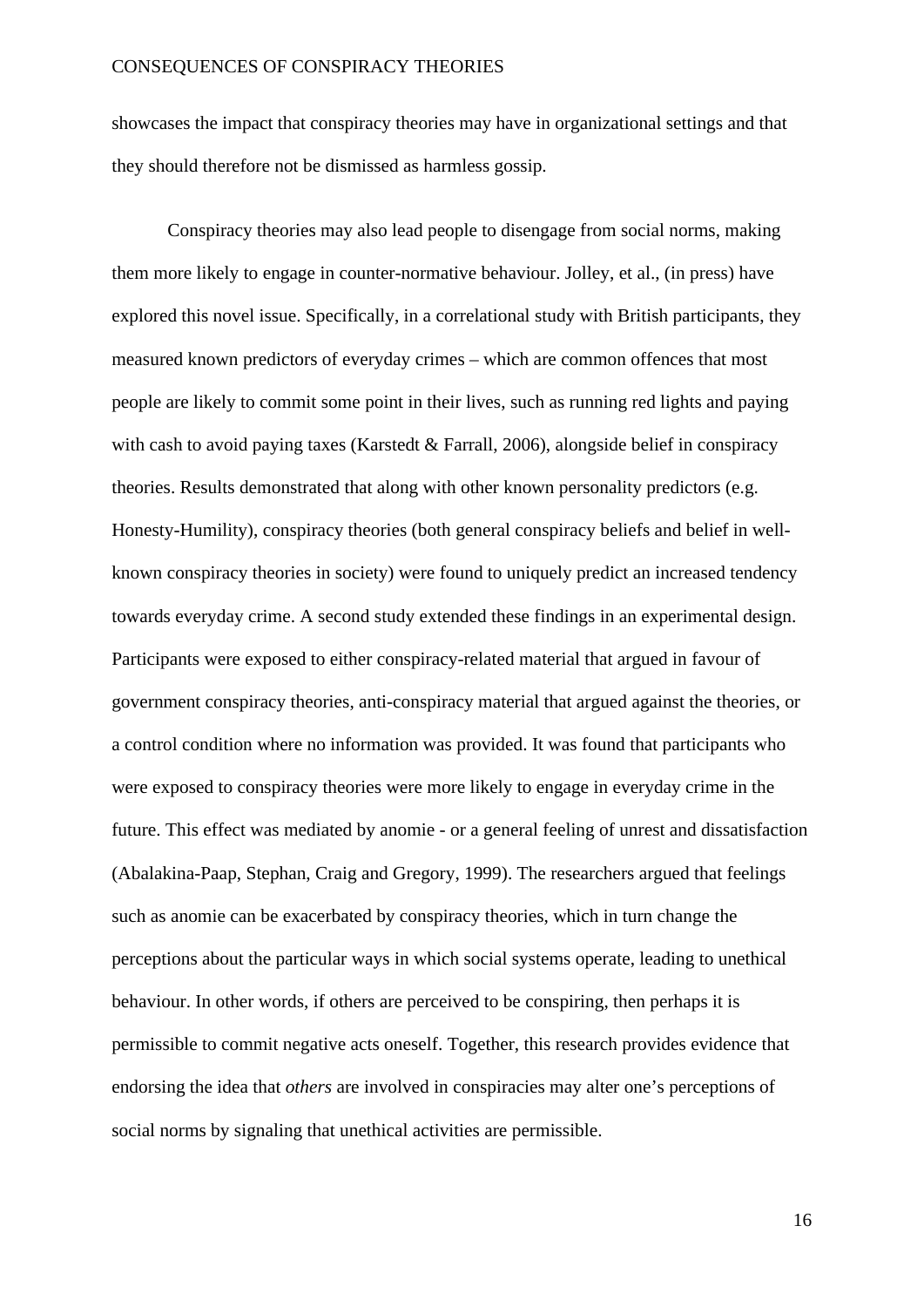#### **Conclusion**

Although there may be some positive consequences of holding conspiracy beliefs, and further research should explore how people's psychological needs might be met by conspiracy theories, the literature to date paints rather a pessimistic picture. Specifically, a growing body of research has shown that conspiracy theories can negatively impact people in a variety of areas, including their work life, medical choices and political engagement. Conspiracy theories appear to be a significant problem for modern society. It is, therefore, paramount that researchers explore avenues to address the detrimental consequences of conspiracy theories.

As further discussed in this volume, researchers are beginning to make progress in developing tools that can be used to combat the negative impact of conspiracy theories; however, there are challenges in ensuring that the interventions will work successfully in society. For example, Jolley and Douglas (2017) found that once a conspiracy belief has become established, the consequences of conspiracy theories are difficult to correct. Counterarguments that come before a conspiracy account may be promising as an intervention (e.g., in the case of anti-vaccine conspiracy theories), but often the conspiracy account is widespread before the official explanation is published. In these situations, conspiracy theories could be difficult to refute. Nonetheless, promising results were recently obtained in a series of studies by Bonetto, Troïan, Varet, Monaco, and Girandola (2018), where priming resistance to persuasion reduced individual endorsement of conspiracy beliefs. Moreover, Mari et al. (under review) considered the differential impact of social media use on political conspiracy beliefs and institutional trust. They found that specific types of social media use (i.e., interactional, informational, and political expressive) may soften the negative effect of conspiracy beliefs toward institutional trust. Interestingly, such types of social media use are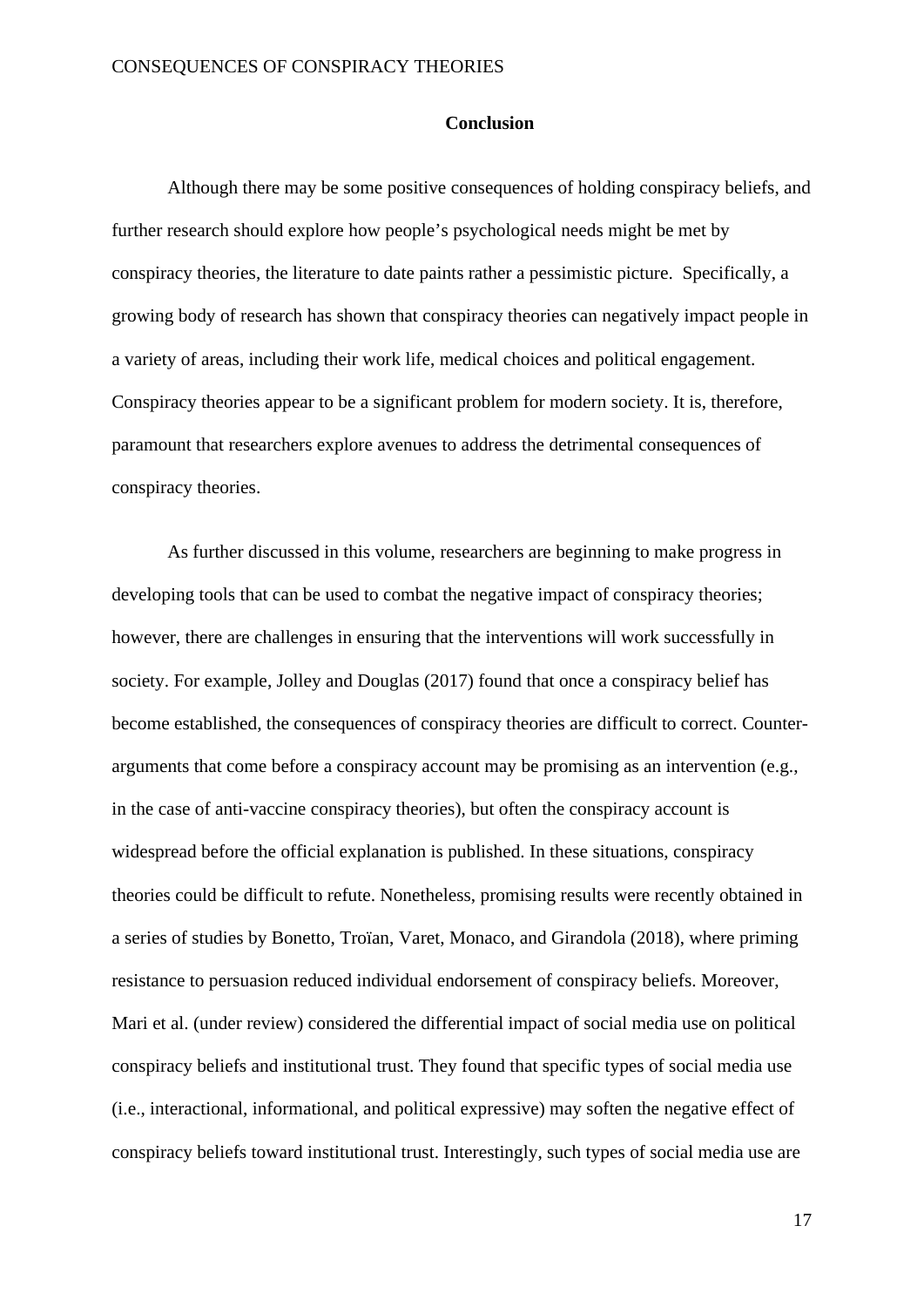precursors of political participation and can be utilized as a starting point in interventions of media literacy and consumption, to make people aware of the effects of social media use. Developing interventions is an important question for scholars in the future, where the emerging research is showcasing some early promising results.

Alongside focusing on developing interventions, scholars conducting future research must consider some methodological issues. For example, there is a scarcity of experimental and or longitudinal designs used in the field. This is particularly troublesome as researchers are unaware whether the effects of conspiracy exposure on behavioural intentions last for a prolonged period of time. In a similar vein, there is a scarcity of real behavioural measurement – the literature to date is focused on intentions or fictional scenarios. It is unclear whether intentions o translate into real behavioural engagement or disengagement. Moreover, the majority of the research literature has focused on participants who are relatively low in conspiracy beliefs There is therefore limited research exploring the psychological make-up and consequences for the self of strong conspiracy beliefs. Future research could explore these important questions to enable a fuller understanding of the consequences of conspiracy theories.

In sum, the literature on the psychology of conspiracy theories has made some important strides in understanding conspiracy theories in contemporary society. Whilst scholars still have work to do there is currently a dark picture of conspiracy theories emerging from the literature to date. Conspiracy theories have the power to seem appealing but, can go onto have a detrimental impact on the self and wider society.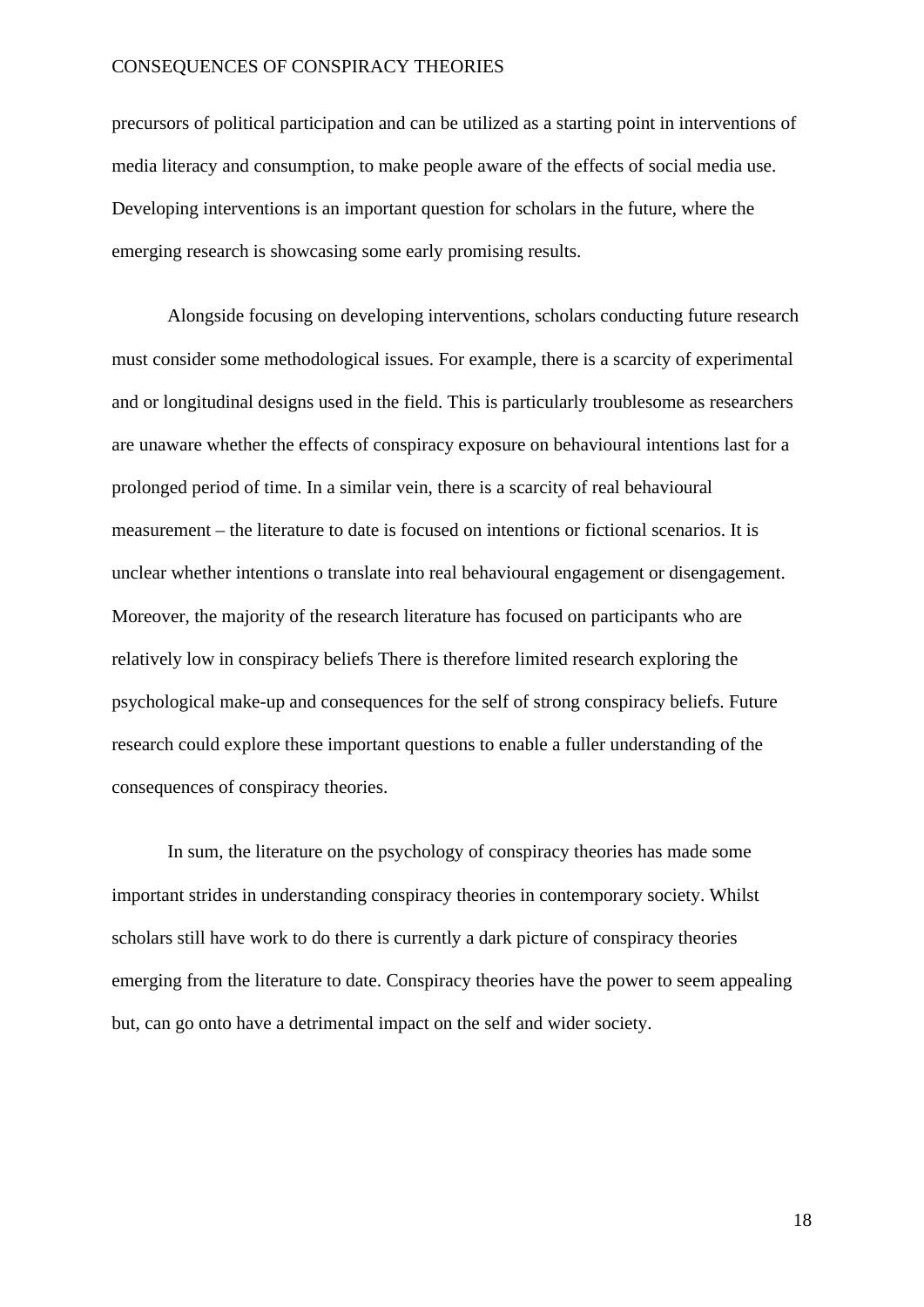#### **References**

- Abalakina-Paap, M., Stephan, W. G., Craig, T., and Gregory, L. (1999). Beliefs in Conspiracies. *Political Psychology,* 20, pp. 637–647.
- Bartlett, J., and Miller, C. (2010). *The Power of Unreason: Conspiracy Theories, Extremism and Counter-Terrorism*. London: Demos.
- Bessi, A., Coletto, M., Davidescu, G. A., Scala, A., Caldarelli, G., and Quattrociocchi, W. (2015). Science vs conspiracy: Collective narratives in the age of misinformation. *PloSOne*, 10(2), p. e0118093.
- Biddlestone, M., Cichocka, C., Žeželj, I., and Bilewicz, M. (2020). *Conspiracy theories and intergroup relations*. In: P Knight and M. Butter (Eds), The handbook of conspiracy theories. London: Routledge.
- Bilewicz, M., and Krzeminski, I. (2010). Anti-Semitism in Poland and Ukraine: The Belief in Jewish Control as a Mechanism of Scapegoating. *International Journal of Conflict and Violence*, 4(2), pp. 234-243.
- Bilewicz, M., Winiewski, M., Kofta, M., and Wójcik, A. (2013). Harmful Ideas: The Structure and Consequences of Anti-Semitic Beliefs in Poland. *Political Psychology,*  34(6), pp. 821–839.
- Bogart, L. M., and Bird, S. T. (2003). Exploring The Relationship of Conspiracy Beliefs about HIV/AIDS to Sexual Behaviors and Attitudes among African-American Adults. *Journal of the National Medical Association*, 95(11), pp. 1057-1065.
- Bogart, L. M., and Thorburn, S. (2006). Relationship of African Americans' Sociodemographic Characteristics to Belief in Conspiracies about HIV/AIDS and Birth Control. *Journal of the National Medical Association*, *98*(7), pp. 1144-1150.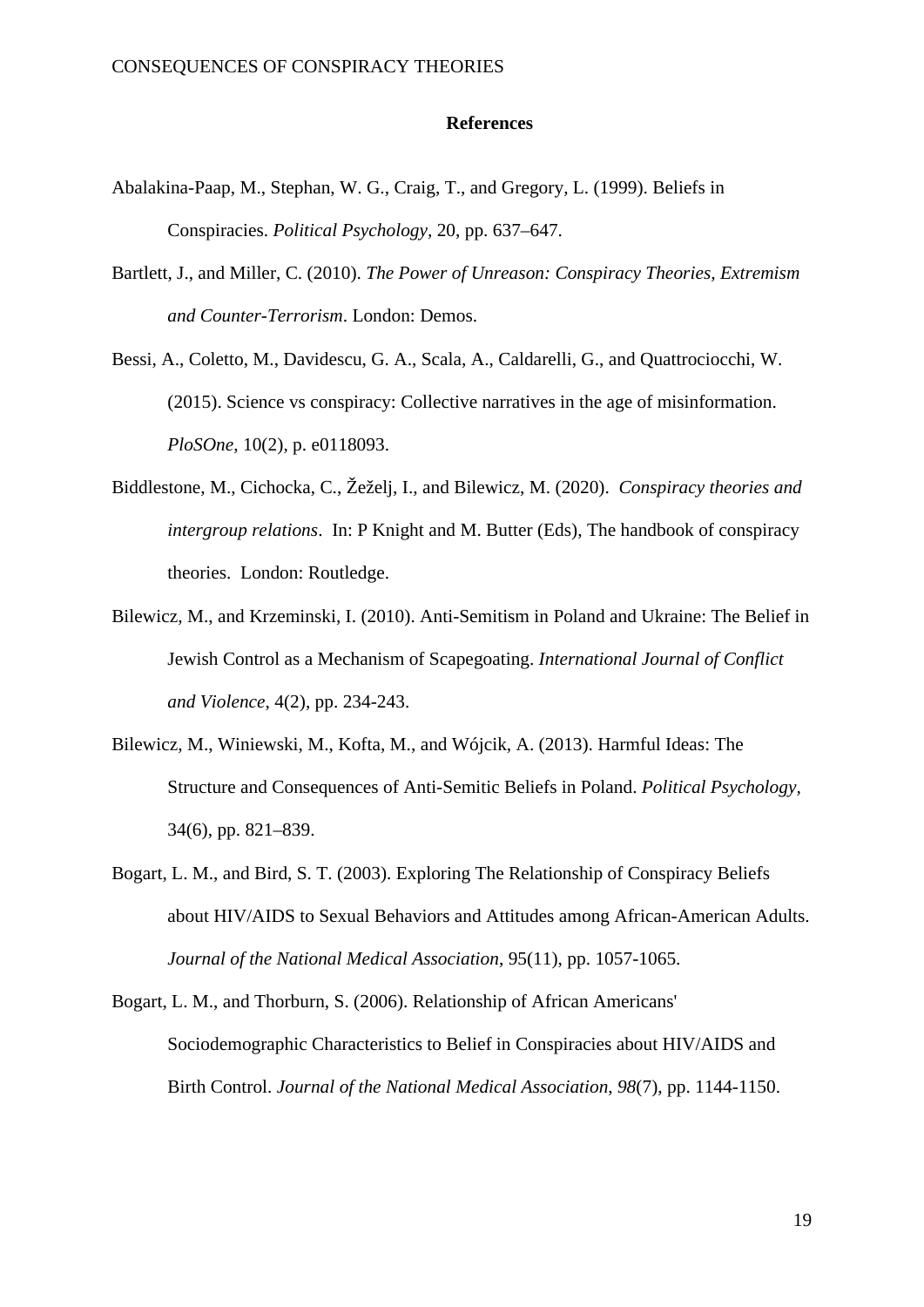- Bonetto, E., Troïan, J., Varet, F., Lo Monaco, G., and Girandola, F. (2018). Priming Resistance to Persuasion Decreases Adherence to Conspiracy Theories. *Social Influence*, 13(3), pp. 125-136.
- Bratich, J. Z. (2008). *Conspiracy Panics: Political Rationality and Popular Culture*. New York, NY: State University of New York Press.
- Brotherton, R. and French, C.C., 2014. Belief in Conspiracy Theories and Susceptibility to the Conjunction Fallacy. *Applied Cognitive Psychology*, 28(2), pp. 238-248.
- Butler, L. D., Koopman, C., and Zimbardo, P. G. (1995). The Psychological Impact of Viewing the Film" JFK": Emotions, Beliefs, and Political Behavioral Intentions. *Political Psychology*, 16(2), pp. 237-257.
- Chigwedere, P., Seage III, G. R., Gruskin, S., Lee, T. H., and Essex, M. (2008). Estimating the Lost Benefits of Antiretroviral Drug Use in South Africa. *JAIDS Journal of Acquired Immune Deficiency Syndromes*, 49(4), pp. 410-415.
- Cichocka, A., Marchlewska, M. and de Zavala, A.G., 2016. Does Self-Love or Self-Hate Predict Conspiracy Beliefs? Narcissism, Self-Esteem, and the Endorsement of Conspiracy Theories. *Social Psychological and Personality Science*, 7(2), pp. 157- 166.
- Clarke, S. (2002). Conspiracy Theories and Conspiracy Theorizing. *Philosophy of the Social Sciences*, 32(2), pp. 131-150.

Davey, J. (2019, March 15th). The New Zealand atrocities prove that far-right terrorism is an organised, global threat*. The Telegraph*. Retrieved from [https://www.telegraph.co.uk/news/2019/03/15/new-zealand-atrocities-prove-far-right](https://www.telegraph.co.uk/news/2019/03/15/new-zealand-atrocities-prove-far-right-terrorism-organised-global/)[terrorism-organised-global/](https://www.telegraph.co.uk/news/2019/03/15/new-zealand-atrocities-prove-far-right-terrorism-organised-global/)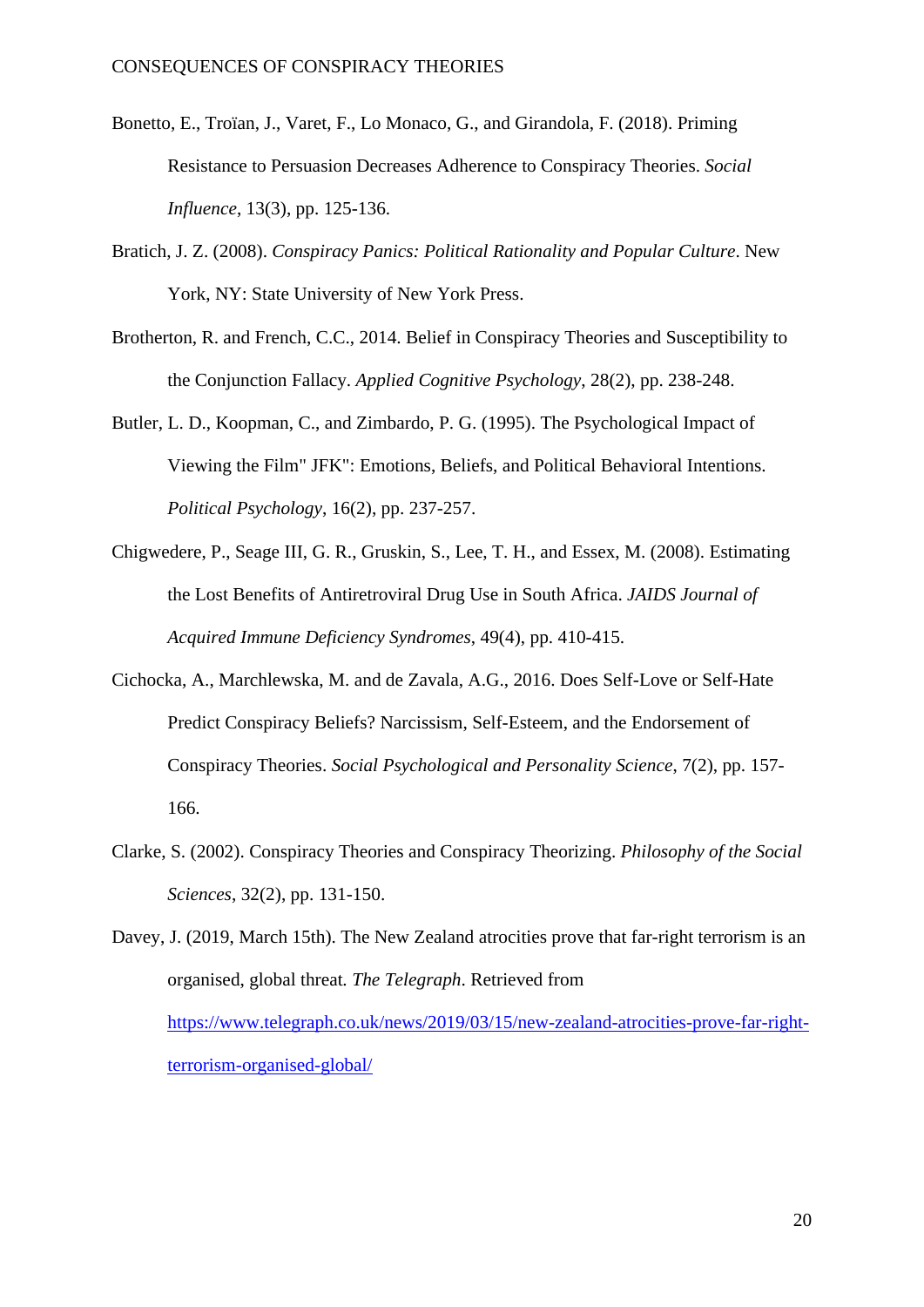- Del Vicario, M., Bessi, A., Zollo, F., Petroni, F., Scala, A., Caldarelli, G., Stanley, H. E., and Quattrociocchi, W. (2016a). The Spreading of Misinformation Online. *Proceedings of the National Academy of Sciences*, 113(3), pp. 554-559.
- Del Vicario, M., Vivaldo, G., Bessi, A., Zollo, F., Scala, A., Caldarelli, G., and Quattrociocchi, W. (2016b). Echo Chambers: Emotional Contagion and Group Polarization on Facebook. *Scientific Reports*, 6, p. 37825.
- Douglas, K. M., and Leite, A. C. (2017). Suspicion in the Workplace: Organizational Conspiracy Theories and Work‐Related Outcomes. *British Journal of Psychology*, 108(3), pp. 486-506.
- Douglas, K. M., and Sutton, R. M. (2008). The Hidden Impact of Conspiracy Theories: Perceived and Actual Influence of Theories Surrounding the Death of Princess Diana. *The Journal of Social Psychology*, 148(2), pp. 210-222.
- Douglas, K. M., and Sutton, R. M. (2015). Climate Change: Why the Conspiracy Theories Are Dangerous. *Bulletin of the Atomic Scientists*, 71(2), pp. 98-106.
- Douglas, K.M., Sutton, R.M., and Cichocka, A. (2017). The Psychology of Conspiracy Theories. *Current Directions in Psychological Science,* 26*(*6), pp. 538-542.
- Douglas, K. M., Cichocka, A., and Sutton, R. M. (2020). *Motivations, emotions and belief in conspiracy theories*. In: P Knight and M. Butter (Eds), The handbook of conspiracy theories. London: Routledge.
- Einstein, K. L., and Glick, D. M. (2015). Do I Think BLS Data Are BS? The Consequences of Conspiracy Theories. *Political Behavior*, 37(3), pp. 679-701.
- Franks, B., Bangerter, A., Bauer, M. W., Hall, M., and Noort, M.C. (2017). Beyond "Monologicality"? Exploring Conspiracist Worldviews. *Frontiers in Psychology*, p. 8.
- Golec de Zavala, A., and Cichocka, A. (2012). Collective Narcissism and Anti-Semitism in Poland. *Group Processes and Intergroup Relations*, 15(2), pp. 213-229.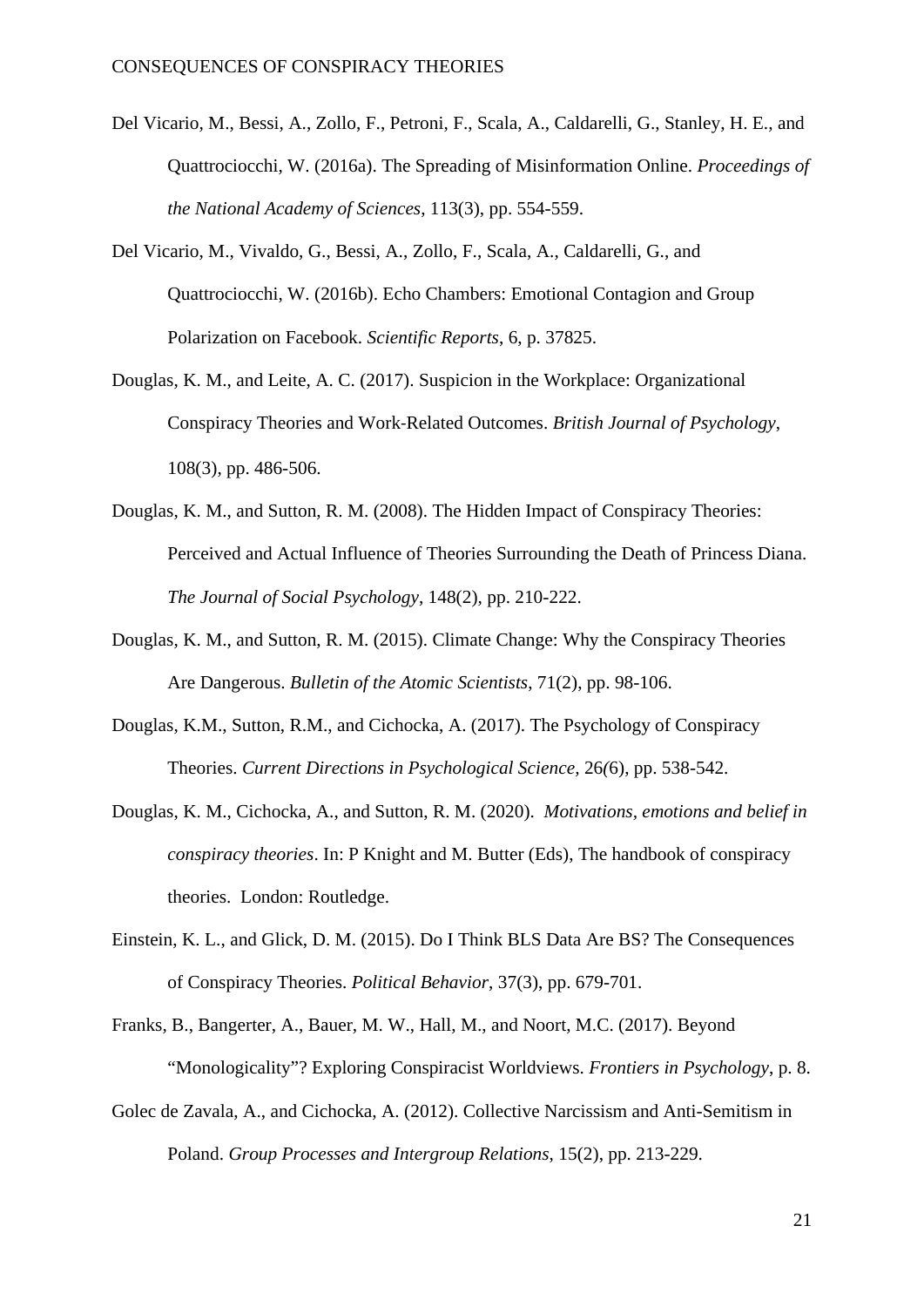- Grzesiak-Feldman, M. (2013). The Effect of High-Anxiety Situations on Conspiracy Thinking. *Current Psychology*, 32(1), pp.100-118.
- Harambam, J. and Aupers, S. (2015). Contesting Epistemic Authority: Conspiracy Theories On The Boundaries Of Science. *Public Understanding of Science*, 24, pp. 466–480.
- Hofstadter, R. (1964, November). The Paranoid Style in American Politics. *Harper's Magazine*, 229, pp. 77–86.
- Hoyt M. A., Rubin L. R., Nemeroff C. J., Lee J., Huebner D. M., and Proeschold-Bell R. J. (2012). HIV/AIDS-Related Institutional Mistrust among Multiethnic Men Who Have Sex with Men: Effects on HIV Testing And Risk Behaviors. *Health Psychology*, 31, pp. 269–277.
- Imhoff, R., and Bruder, M. (2014). Speaking (Un-)Truth to Power: Conspiracy Mentality as a Generalised Political Attitude. *European Journal of Personality*, 28, pp. 25–43.
- Imhoff, R., Lamberty, P., and Klein, O. (2018). Using Power as a Negative Cue: How Conspiracy Mentality Affects Epistemic Trust in Sources of Historical Knowledge. *[Personality and Social Psychology Bulletin,](https://journals.sagepub.com/home/psp)* [44 \(9\), pp 1364-1379.](https://journals.sagepub.com/home/psp)
- Jolley, D., and Douglas, K. M. (2014a). The Social Consequences of Conspiracism: Exposure to Conspiracy Theories Decreases Intentions to Engage in Politics and to Reduce One's Carbon Footprint. *British Journal of Psychology*, 105*,* pp. 35-36.
- Jolley, D., and Douglas, K. M. (2014b). The Effects of Anti-Vaccine Conspiracy Theories on Vaccination Intentions. *PLoS ONE,* 9(2): e89177.
- Jolley, D., and Douglas, K. M. (2017). Prevention Is Better Than Cure: Addressing Anti‐ Vaccine Conspiracy Theories. *Journal of Applied Social Psychology*, 47(8), pp. 459- 469.
- Jolley, D., Douglas, K., Leite, A., and Schrader, T. (in press). Belief in Conspiracy Theories and Intentions to Engage in Everyday Crime. *British Journal of Social Psychology*.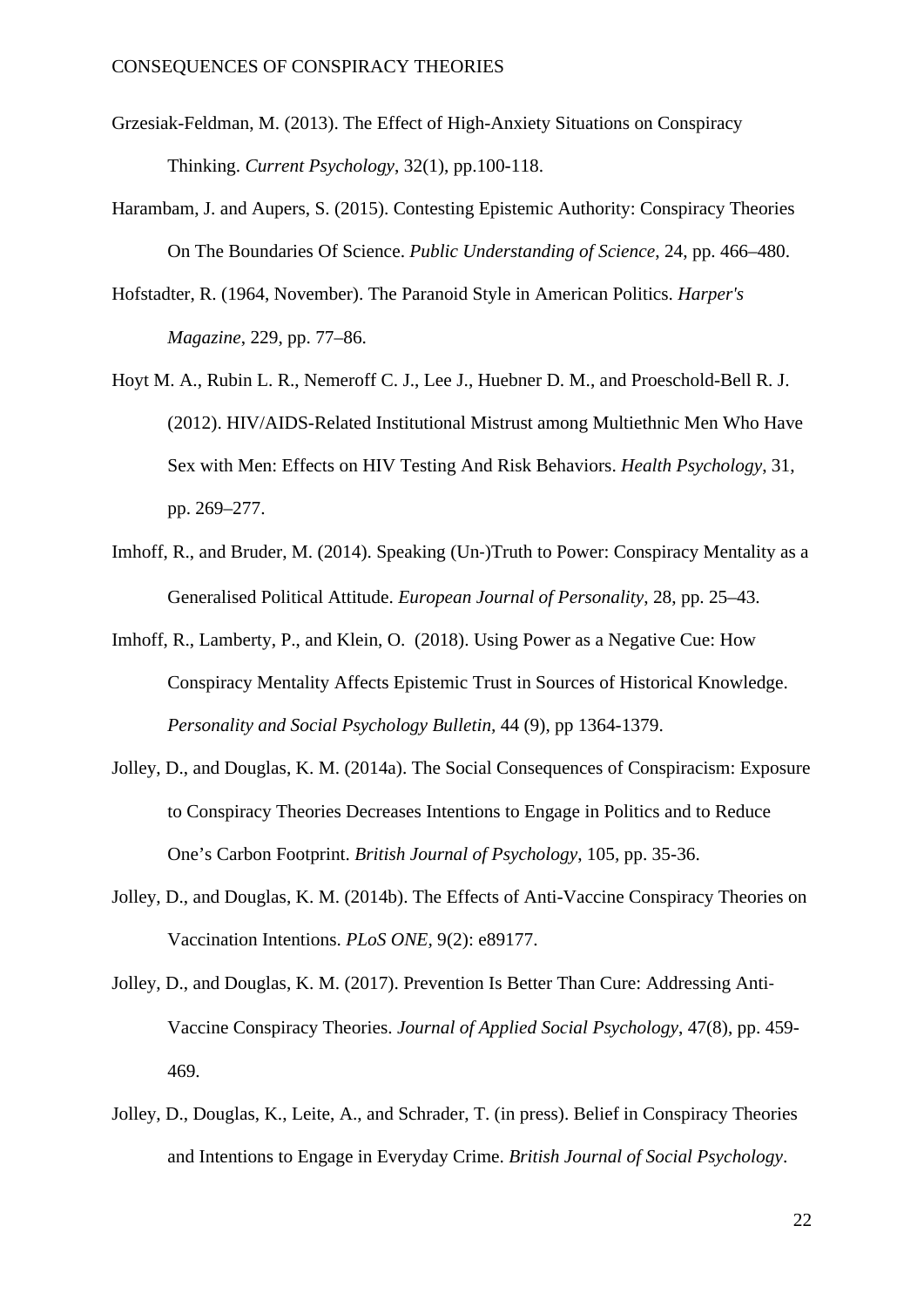- Jolley, D., Meleady, R., and Douglas, K. M. (in press). Exposure to intergroup conspiracy theories promotes prejudice which spreads across groups. *British Journal of Psychology*.
- Karstedt, S., and Farrall, S. (2006) The Moral Economy of Everyday Crime: Markets, Consumers and Citizens. *British Journal of Criminology,* 46(6), pp. 1011-1036.
- Lamberty, P., and Imhoff, R. (2018). Powerful Pharma and Its Marginalized Alternatives? Effects of Individual Differences in Conspiracy Mentality on Attitudes Toward Medical Approaches. *Social Psychology,* 49(5), pp. 255-270.
- Lantian, A., Muller, D., Nurra, C., Klein, O., Berjot, S., and Pantazi, M. (2018). Stigmatized Beliefs: Conspiracy Theories, Anticipated Negative Evaluation of the Self, and Fear of Social Exclusion. *European Journal of Social Psychology*, 48, pp. 939-954.
- Levin, S and Beckett, L. (2017, November 28th). US Gun Violence Spawns a New Epidemic: Conspiracy Theorists Harassing Victims. *The Guardian*. Available at: [https://www.theguardian.com/us-news/2017/nov/28/us-guns-mass-shootings-hoax](https://www.theguardian.com/us-news/2017/nov/28/us-guns-mass-shootings-hoax-conspiracy-theories)[conspiracy-theories](https://www.theguardian.com/us-news/2017/nov/28/us-guns-mass-shootings-hoax-conspiracy-theories)
- Marchlewska, M., Cichocka, A., and Kossowska, M. (2017). Addicted to Answers: Need for Cognitive Closure and the Endorsement of Conspiracy Beliefs. *European Journal of Social Psychology*, 27, pp. 283–317.
- Mari, S., Liu, J.H., Suerdem A., Hanke, K., Brown, G., Gil de Zúñiga, H., Vilar, R, Boer, D. and Bilewicz, M. (Under review). *Conspiracy Theories and Institutional Trust: A Cross-Cultural Study on the Varied Impact of Active Social Media Use*.
- Mari, S., Volpato, C., Papastamou, S., Chryssochoou, X., Prodromitis, G., and Pavlopoulos, V. (2017). How Political Orientation and Vulnerability Shape Representations of the Economic Crisis in Greece and Italy. *International Review of Social Psychology*, 30(1), pp. 52–67.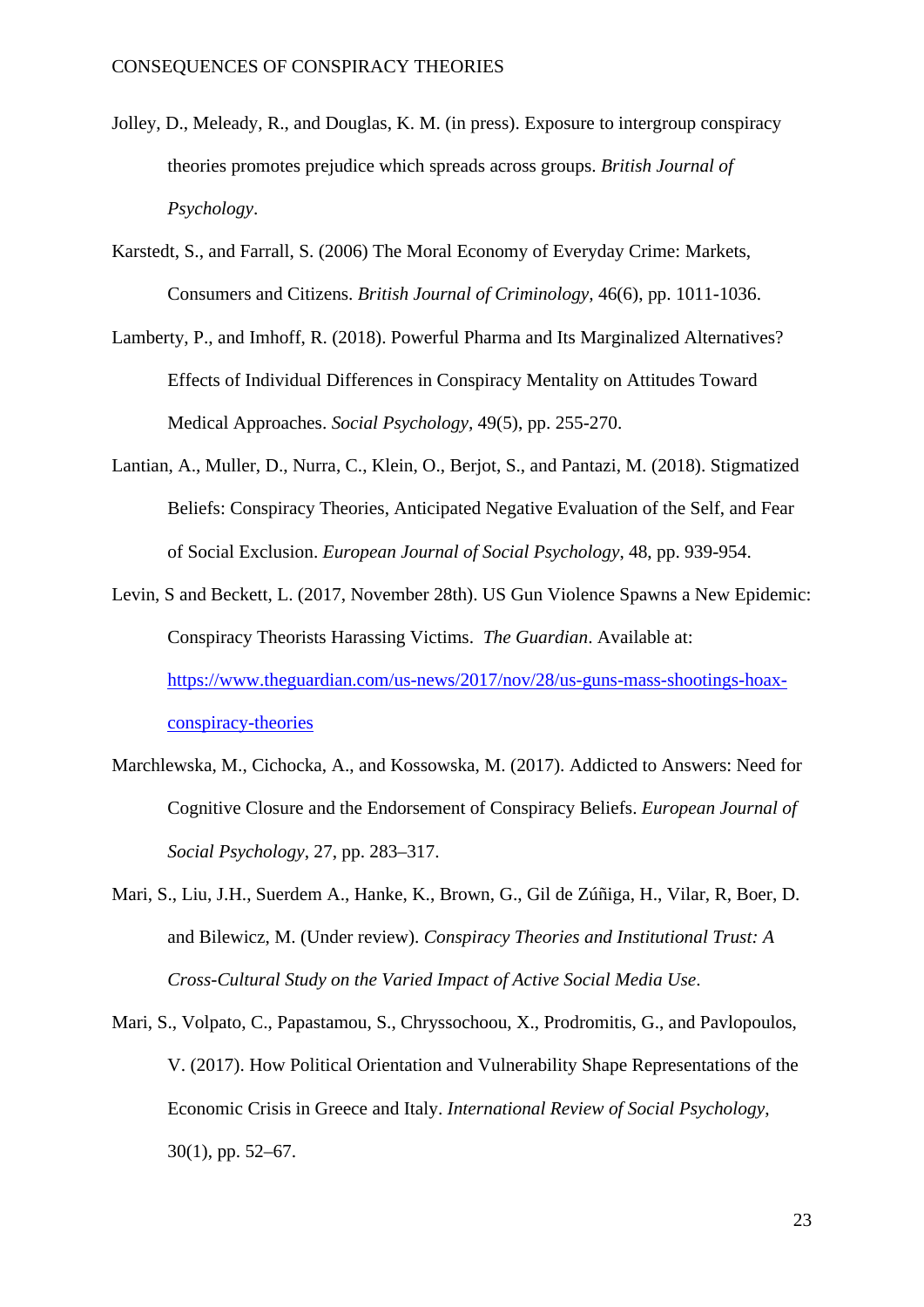- Melley, T. (2002). Agency Panic and the Culture of Conspiracy. In P. Knight, Ed., *Conspiracy Nation: The Politics of Paranoia in Postwar America*, 1<sup>st</sup> ed. New York: New York University Press, pp. 57-81.
- Miller, S. (2002). Conspiracy Theories: Public Arguments as Coded Social Critiques: A Rhetorical Analysis of the TWA Flight 800 Conspiracy Theories. *Argumentation and Advocacy*, 39(1), pp. 40-56.
- Mocanu, D., Rossi, L., Zhang, Q., Karsai, M., and Quattrociocchi, W. (2015). Collective Attention in the Age of (Mis)Information. *Computers in Human Behavior*, 51, pp. 1198-1204.
- Oliver, J. E., and Wood, T. J. (2014). Medical Conspiracy Theories and Health Behaviors in the United States. *JAMA Internal Medicine,* 174, pp. 817-818.
- Pearce, M. (2018, February 22). First the shooting, then the paranoia; conspiracy theories about Florida school rampage survivors enter the mainstream. *Los Angeles Times*. Available at [https://www.latimes.com/nation/la-na-conspiracy-theories-20180221](https://www.latimes.com/nation/la-na-conspiracy-theories-20180221-story.html) [story.html](https://www.latimes.com/nation/la-na-conspiracy-theories-20180221-story.html)
- Pettigrew, T. F. (2009). Secondary transfer effect of contact: Do intergroup contact effects spread to noncontacted outgroups? *Social Psychology,* 40(2), pp. 55-65.
- Public Policy Polling (2013). Democrats and Republicans Differ on Conspiracy Theory Beliefs. Available at [https://www.publicpolicypolling.com/polls/democrats-and](https://www.publicpolicypolling.com/polls/democrats-and-republicans-differ-on-conspiracy-theory-beliefs/)[republicans-differ-on-conspiracy-theory-beliefs/](https://www.publicpolicypolling.com/polls/democrats-and-republicans-differ-on-conspiracy-theory-beliefs/)
- Rubincam, C. (2017) '"It's Natural to Look for a Source": A Qualitative Examination of Alternative Beliefs about HIV and AIDS in Cape Town, South Africa', *Public Understanding of Science*, 26(3), pp. 369–384.
- Sunstein, C. R. (2018). *# Republic: Divided Democracy in the Age of Social Media*. Princeton, NJ: Princeton University Press.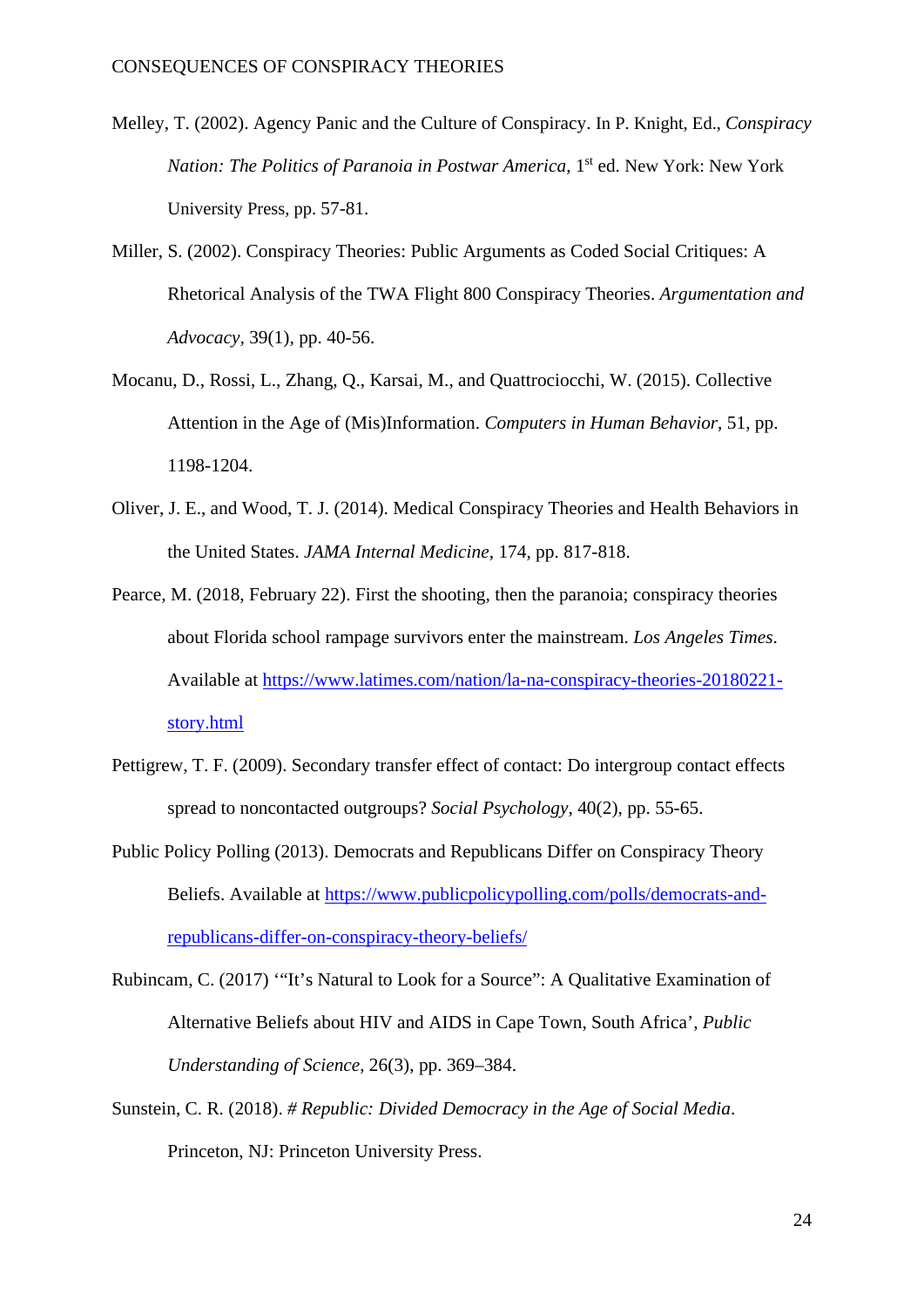- Sunstein, C. R., and Vermeule, A. (2009). Conspiracy Theories: Causes and Cures. *Journal of Political Philosophy*, 17(2), pp. 202-227.
- Swami, V. (2012). Social Psychological Origins of Conspiracy Theories: The Case of the Jewish Conspiracy Theory in Malaysia. *Frontiers in Psychology*, 3, p. 280.
- Swami, V., and Coles, R. (2010). The Truth Is Out There: Belief in Conspiracy Theories. *The Psychologist*, 23(7), pp. 560-563.
- Swami, V., Pietschnig, J., Tran, U. S., Nader, I. W., Stieger, S., and Voracek, M. (2013). Lunar Lies: The Impact of Informational Framing and Individual Differences in Shaping Conspiracist Beliefs about the Moon Landings. *Applied Cognitive Psychology*, 27(1), pp. 71-80.
- Uscinski, J.E and Douglas, K. and Lewandowsky, S. (2017) Climate Change Conspiracy Theories. In: *Oxford Research Encyclopedia of Climate Science*. *Oxford University Encyclopedias*. New York: Oxford University Press.
- Uscinski, J.E. and Parent, J.M. (2014). *American Conspiracy Theories*. Oxford, UK: Oxford University Press.
- van der Linden, S. (2015). The Conspiracy-Effect: Exposure to Conspiracy Theories (About Global Warming) Decreases Pro-Social Behavior and Science Acceptance. *Personality and Individual Differences*, 87, pp. 171-173.
- van Prooijen, J. W., and de Vries, R. E. (2016). Organizational Conspiracy Beliefs: Implications for Leadership Styles and Employee Outcomes. *Journal of Business and Psychology*, 31(4), pp. 479-491.
- van Prooijen, J. W., and Jostmann, N. B. (2013). Belief in Conspiracy Theories: The Influence of Uncertainty and Perceived Morality. *European Journal of Social Psychology*, 43(1), pp. 109-115.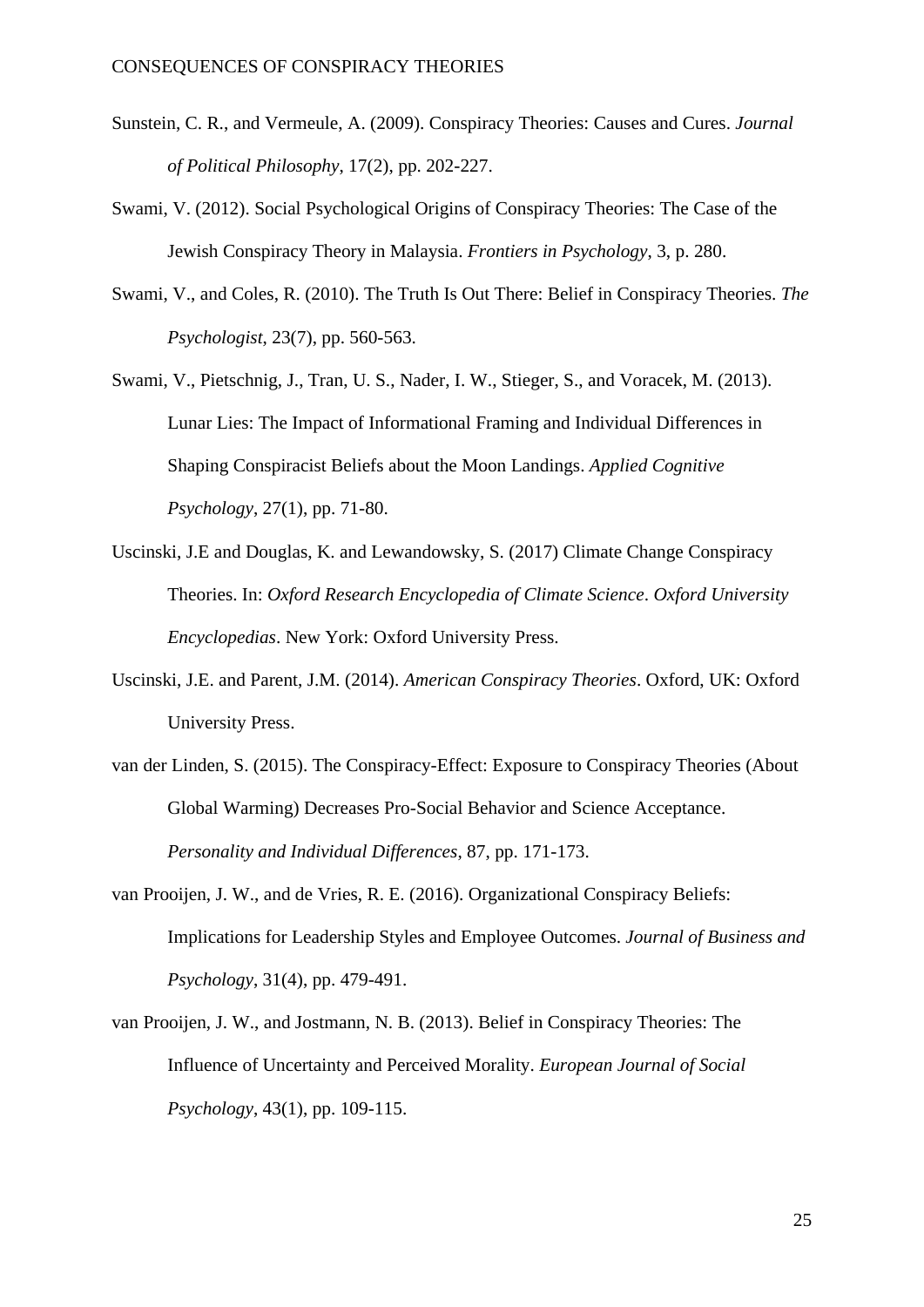- van Prooijen, J.W., and Acker, M., 2015. The Influence of Control on Belief in Conspiracy Theories: Conceptual and Applied Extensions. *Applied Cognitive Psychology*, 29(5), pp. 753-761.
- Willman, S. (2002). Spinning Paranoia: The Ideologies of Conspiracy and Contingency in Postmodern Culture. In P. Knight, Ed., *Conspiracy Nation: The Politics of Paranoia in Postwar America*, 1<sup>st</sup> ed. New York: New York University Press, pp., 21-39.
- Wood, M. J., and Douglas, K. M. (2013). "What about Building 7?" A Social Psychological Study of Online Discussion of 9/11 Conspiracy Theories. *Frontiers in Psychology*, 4, p. 409.